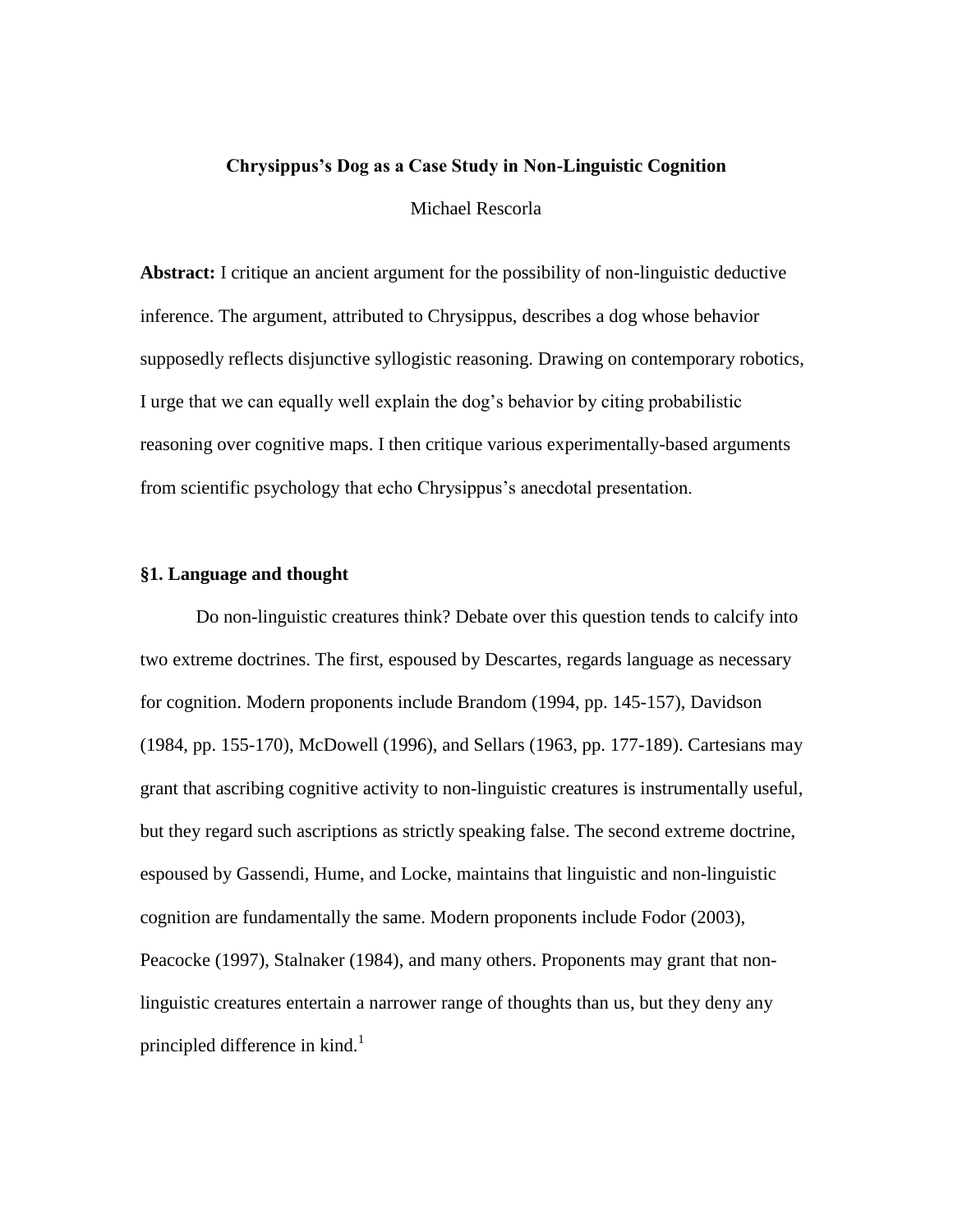An intermediate position holds that non-linguistic creatures display cognitive activity of a fundamentally different kind than human thought. Hobbes and Leibniz favored this intermediate position. Modern advocates include Bermudez (2003), Carruthers (2002, 2004), Dummett (1993, pp. 147-149), Malcolm (1972), and Putnam (1992, pp. 28-30). Proponents may grant that our lower-level cognition resembles the mental activity of languageless creatures, but they insist that we *also* manifest higherlevel cognition unavailable to such creatures. The main challenge facing such a view is to describe non-linguistic cognitive processes that differ in a principled way from higherlevel human thought.

I will try to meet this challenge by exploring a putative example of non-linguistic cognition. Tolman (1948) introduced the notion of *cognitive map* to explain how rats in a laboratory maze take detours and shortcuts to reach destinations. Although Tolman's analysis proved controversial, many psychologists have followed him in proposing that human and animal navigation exploits cognitive maps. These have representational content: they represent the world as being a certain way, so we can evaluate them as veridical or non-veridical. Moreover, they participate in rational mental processes that update them based on perception and exploit them during locomotion. Thus, cognitive maps are genuinely cognitive. Yet they differ from higher-level human thought in two crucial ways: they do not have logical form, and they do not figure in deductive inference.

To illustrate the explanatory potential of cognitive maps, I will deploy them against a venerable philosophical argument for languageless thought and reasoning. Sextus Empiricus, who credits the argument to Chrysippus, presents it as follows: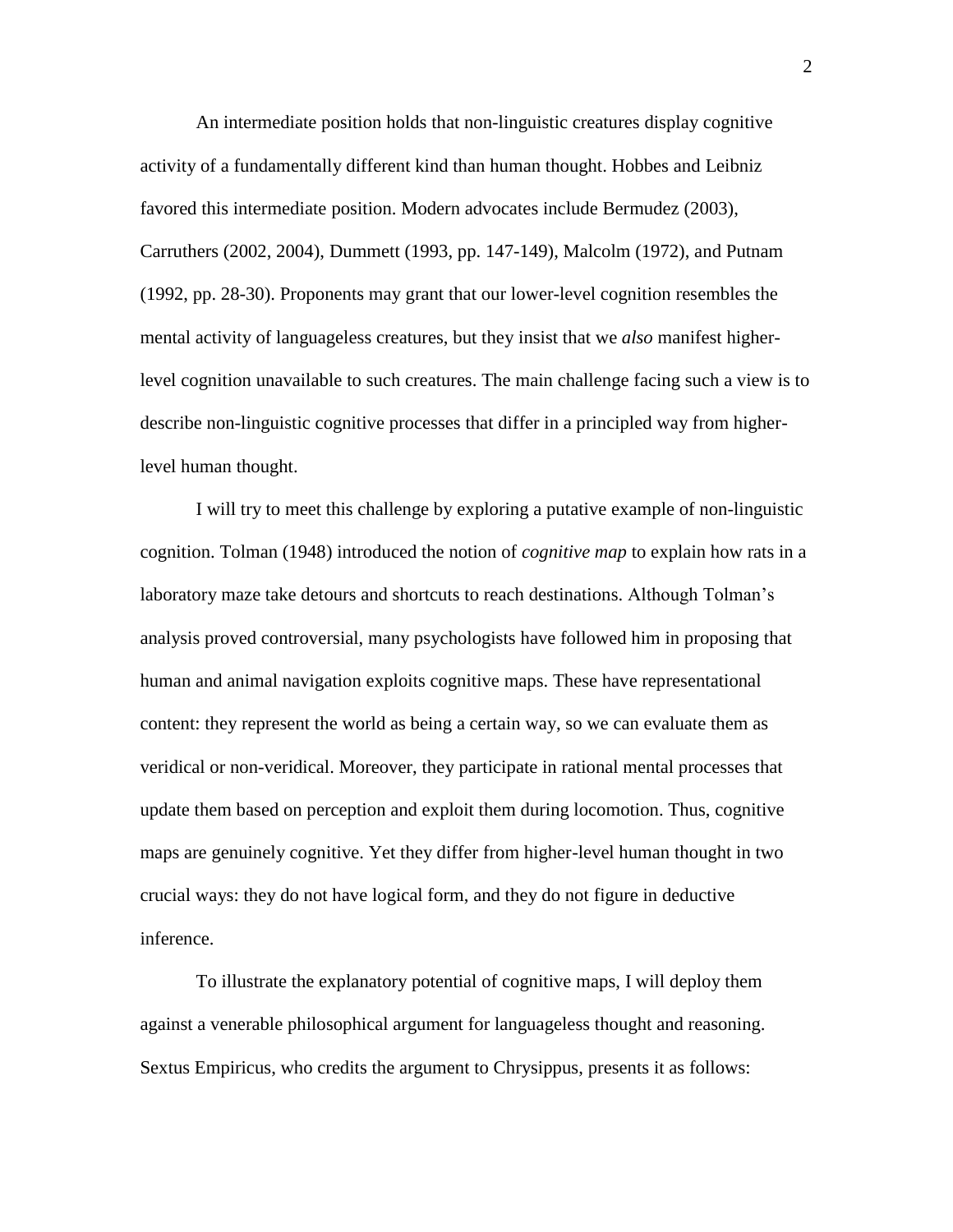[Chrysippus] declares that the dog makes use of the fifth complex indemonstrable syllogism when, on arriving at a spot where three ways meet…, after smelling at the two roads by which the quarry did not pass, he rushes off at once by the third without stopping to smell. For, says the old writer, the dog implicitly reasons thus: "The animal went either by this road, or by that, or by the other: but it did not go by this or that, therefore he went the other way."<sup>2</sup>

Many commentators, including Aquinas, Gassendi, Jevons, Montaigne, and even King James I of England, have argued on this basis that non-linguistic creatures execute logical reasoning. More recently, Glock (2000) and Horgan and Tienson (1996, p. 93) concur.

Despite millennia of discussion, opponents of non-linguistic deduction have not yet answered this argument satisfactorily. They have not shown how to explain the described phenomena without imputing logical reasoning to Chrysippus's dog. I seek to fill this gap. My proposed explanation, which draws heavily upon research from contemporary robotics, cites rational, non-deductive mental processes defined over cognitive maps. The explanation shows that we can accommodate Chrysippus's dog without assimilating animal minds to human minds. Yet it also militates against Cartesianism, because it invokes representational mental states and rational processes defined over those states. Thus, my treatment illustrates the explanatory resources of an intermediate position that countenances non-linguistic cognition while sharply distinguishing it from linguistic cognition.

### **§2. Logical form and cognitive maps**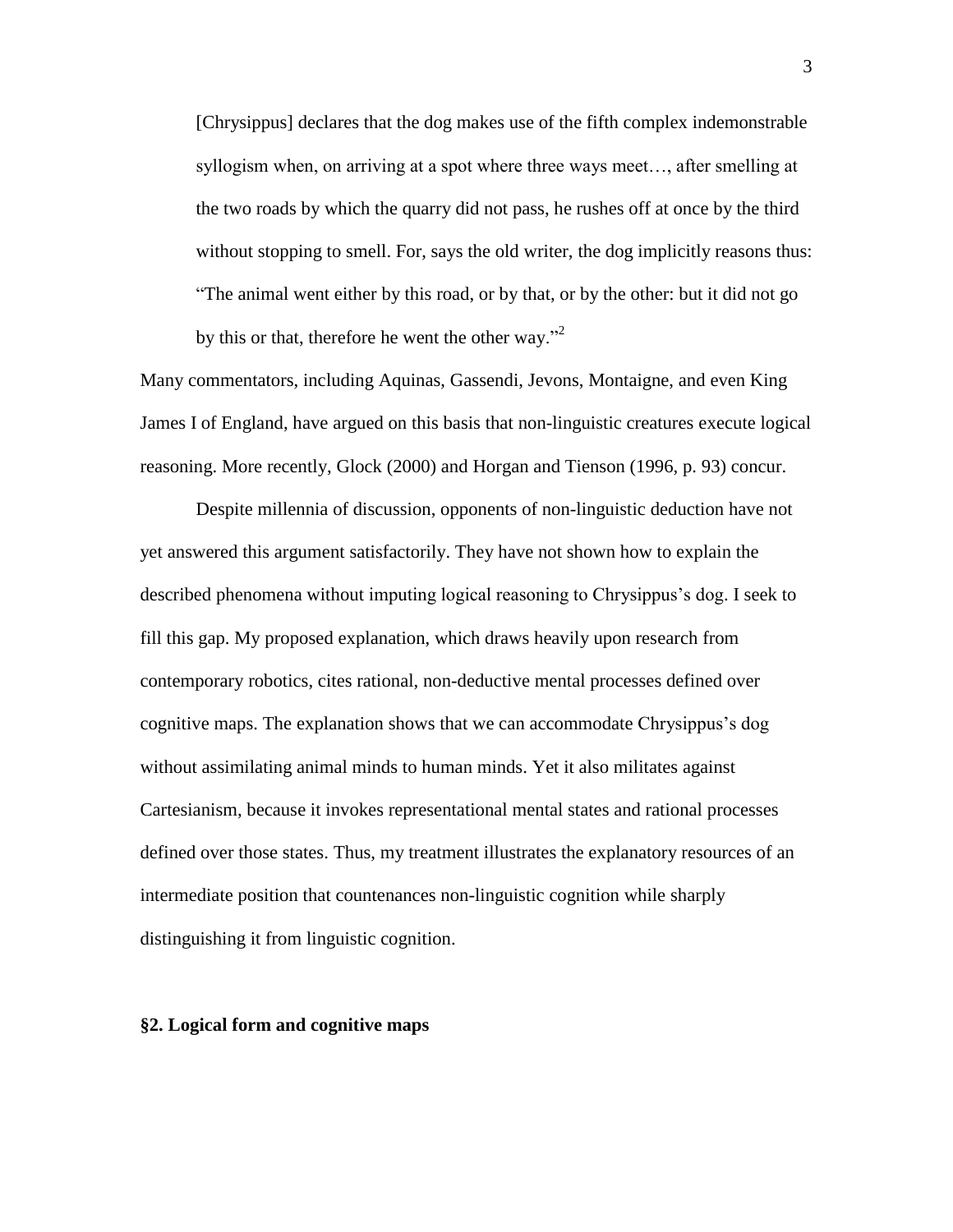I focus on two crucial features of human propositional attitudes: they have logical form, and they participate in deductive reasoning sensitive to that form. Both features have been recognized since Aristotle, but Frege profoundly enhanced our understanding of them. The Fregean tradition, culminating in Tarski's work, analyzes how truthconditions of logically complex thoughts depend on semantic values of their parts. It thereby illuminates the semantically and inferentially relevant structure of human thought (Burge 2005, pp. 12-26). The paradigmatic structural elements are compositional mechanisms of the predicate calculus: truth-functional connectives, universal and existential quantifiers, and predication. Additional compositional devices, such as modal operators and generalized quantifiers, have also received compelling semantic analysis over the past century.

My question is whether non-linguistic animals enter into mental states with logical form, where "logical form" minimally includes the familiar compositional mechanisms of the predicate calculus. As already indicated, I will study a single putative case of non-logical cognition: spatial representation. The phrase "cognitive map" appears frequently in contemporary psychology and philosophy. As Bermudez (1998, pp. 203- 207) and Kitchin (1994) document, researchers associate it with diverse meanings. Gallistel (1990, p. 103) defines a cognitive map as "a record in the central nervous system of macroscopic geometric relations among surfaces in the environment used to plan movements through the environment." This definition remains neutral about the extent to which cognitive maps resemble ordinary concrete maps. I will employ a more literal usage: a cognitive map is a mental representation that represents geometric features of the physical environment and that employs the same basic representational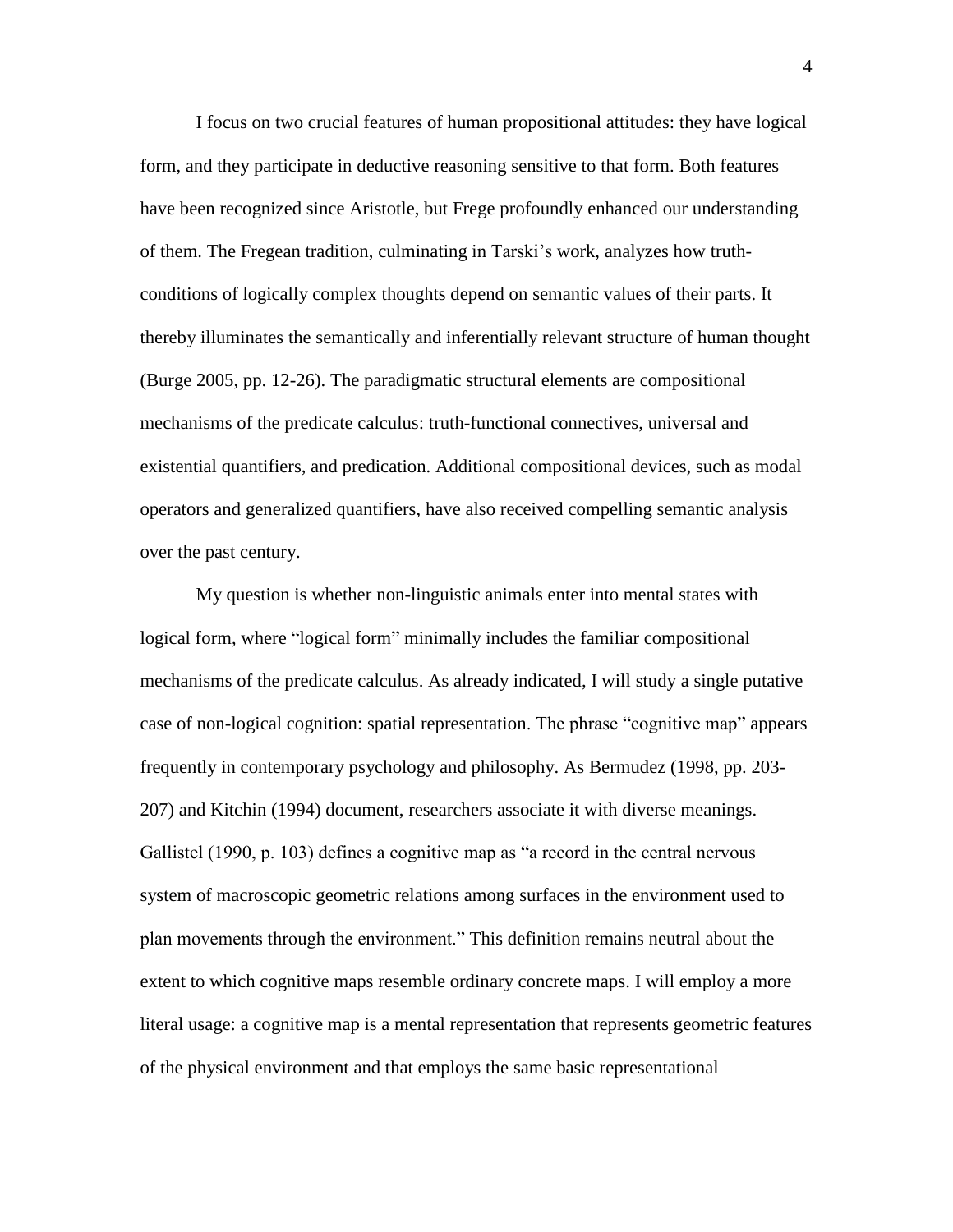mechanisms as a concrete map. On this usage, which seems close to that of O'Keefe and Nadel (1978, pp. 80-96, pp. 389-391), cognitive and concrete maps share a common representational format. Specifically, they have comparable compositional structures. A fuller elucidation of my usage would require systematic discussion of the compositional mechanisms underlying concrete cartographic representation. Unfortunately, those mechanisms are not completely understood. Despite the efforts of such authors as Casati and Varzi (1999), Pratt (1993), and Sloman (1978), we have no canonical cartographic semantics analogous to Tarski's semantics for the predicate calculus. Nevertheless, my definition of "cognitive map" seems clear enough for present purposes.

I will assume that cognitive maps do not have logical form. This assumption follows from two premises: first, ordinary concrete maps do not have logical form; second, cognitive maps and concrete maps employ the same basic representational mechanisms. Regarding the first premise, most philosophers who address the matter agree that maps do not express negation, disjunction, the conditional, or the quantifiers (Fodor 1991, p. 295), (Millikan 1993, p. 302), (Pylyshyn 2003, p. 424-5).<sup>3</sup> This verdict merits more extended defense than it typically receives, but it seems plausible enough for us to assume it here. Whether concrete maps can express conjunction strikes me as more debatable, but I will again assume a negative verdict. More debatable still is the thesis that concrete maps do not feature predication. One might propose that attaching a map symbol (such as a symbol denoting mountains) to a map coordinate amounts to predicating the corresponding property of the corresponding spatial location. Casati and Varzi (1999) develop a formal cartographic semantics designed to incorporate this proposal. If the proposal is correct, then maps feature rudimentary logical form akin to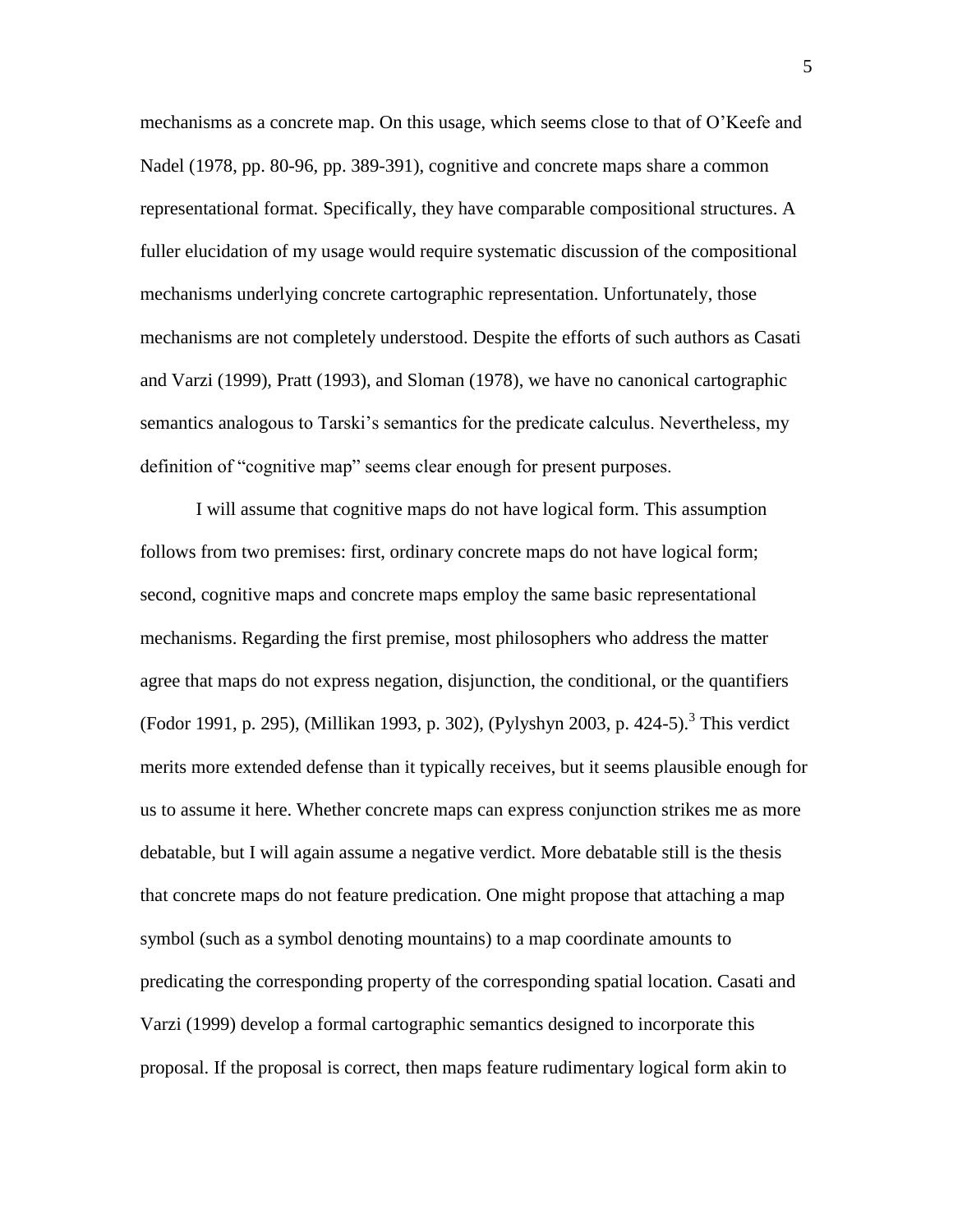atomic sentences. I attack this proposal in (Rescorla, in press b), arguing that maps do not feature predication, as construed within Fregean or Tarskian semantics.

However, suppose we were to concede that maps have predicative structure. A system of cartographic mental representations would still not support deductive reasoning. It would not allow familiar inference patterns like modus ponens, argument by cases, or universal instantiation. Not even the laws of identity would apply, since concrete maps do not feature an identity sign. Thus, even if we were to concede that cognitive maps have predicative structure, a principled distinction would separate mental processes defined over them from higher-level human cognition.

Given that cognitive maps do not participate in logical inference, can they figure in *any* rational mental processes? Philosophers often suggest that they cannot, on the grounds that rationality requires logically structured mental states (Pylyshyn 1984, pp. 195-196; Rey 1995, p. 203; Devitt 2006, pp. 146-147). If so, then mental activity defined solely over cartographic mental representations is not rational. Accordingly, many philosophers will resist calling the activity "cognitive."

To address these worries, I want to discuss an instructive case study: Chrysippus's dog. I will analyze this case study through a detailed description of rational mental activity defined over cognitive maps.

### **§3. Explaining the phenomena**

Discussions of Chrysippus's dog typically choose among four strategies:

**(1)** Treat the dog as executing a deductive inference.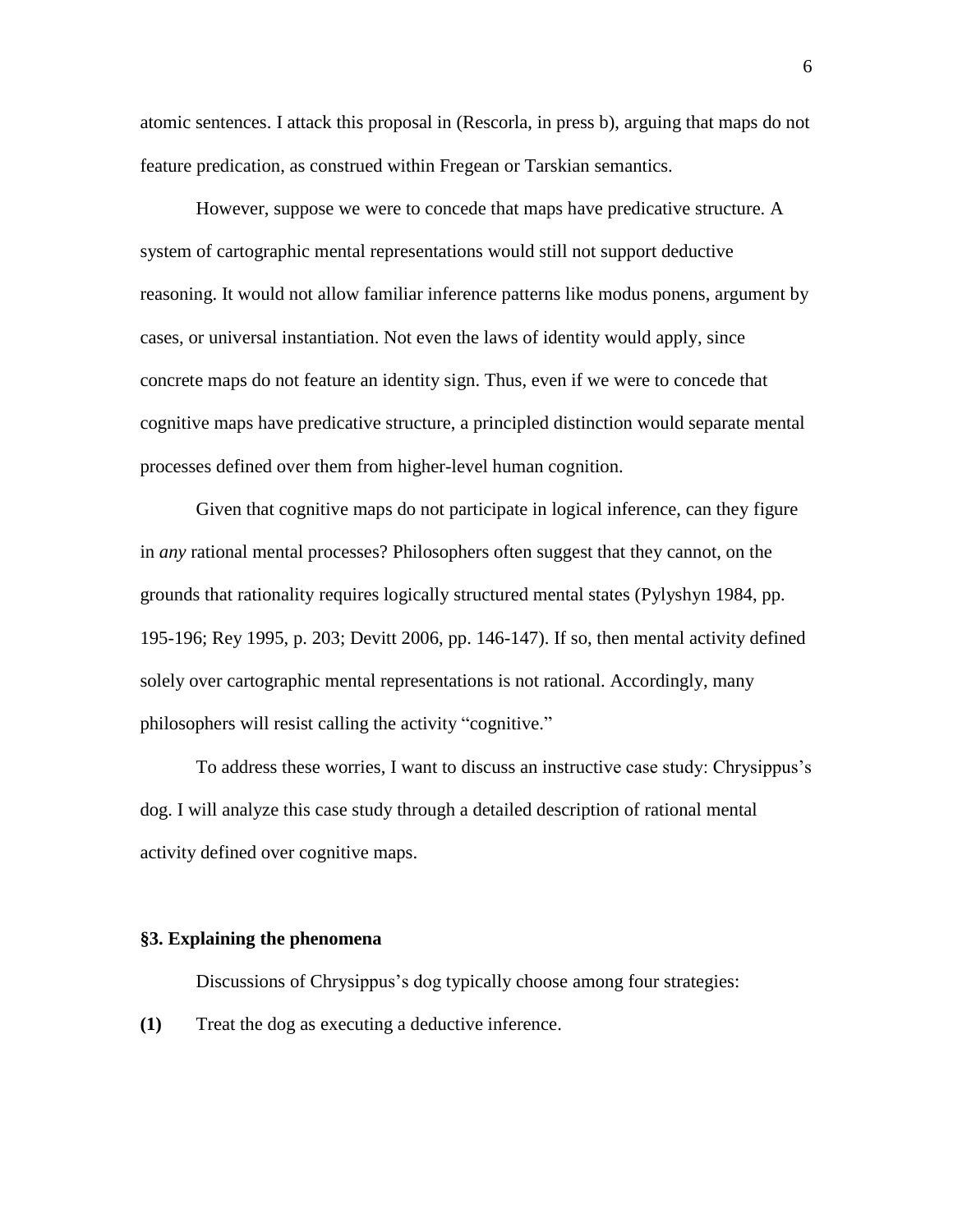This strategy is probably the most popular. Fry (2002), who works within a cybernetic framework, develops it in fairly rigorous detail. Since logical reasoning presupposes logical structure, (1) requires us to ascribe logically structured mental states to the dog.

**(2)** Attribute logical reasoning to the dog, but construe the attribution instrumentally. According to (2), the dog does not "really" execute deductive inference. When we impute logical reasoning to the dog, we are *interpreting* its behavior, not describing observerindependent states and processes. Ironically, Sorabji (1993, p. 26) suggests that Chrysippus himself advocated (2). Similarly, Dennett (1996, p. 115) suggests that our attribution of logical reasoning to Chrysippus's dog is just a matter of adopting the "intentional stance."

**(3)** Do not attribute logical reasoning to the dog. Instead, maintain that the dog records relevant sensory observations regarding the third path.

Plutarch favored (3): "it is perception itself, by means of track and spoor, which indicates the way the creature fled; [the dog] does not bother with disjunctive and copulative propositions" (1957, 969.a-b). Samuel Coleridge adopted a similar analysis. More recently, Gärdenfors maintains that the dog "could have smelled the scent so clearly along the third path that it did not need to do any sniffing" (2003, p. 71).

**(4)** Grant that the dog records no additional relevant observations beyond those mentioned by Chrysippus. Explain the dog's behavior by citing observerindependent mental processes distinct from logical reasoning.

Proponents of (4) include Philo of Alexandria, Basil of Caesarea, and Ambrose. For instance, Ambrose cites not logical inference but rather "the training given by nature"  $(1961, vi.4.23).<sup>4</sup>$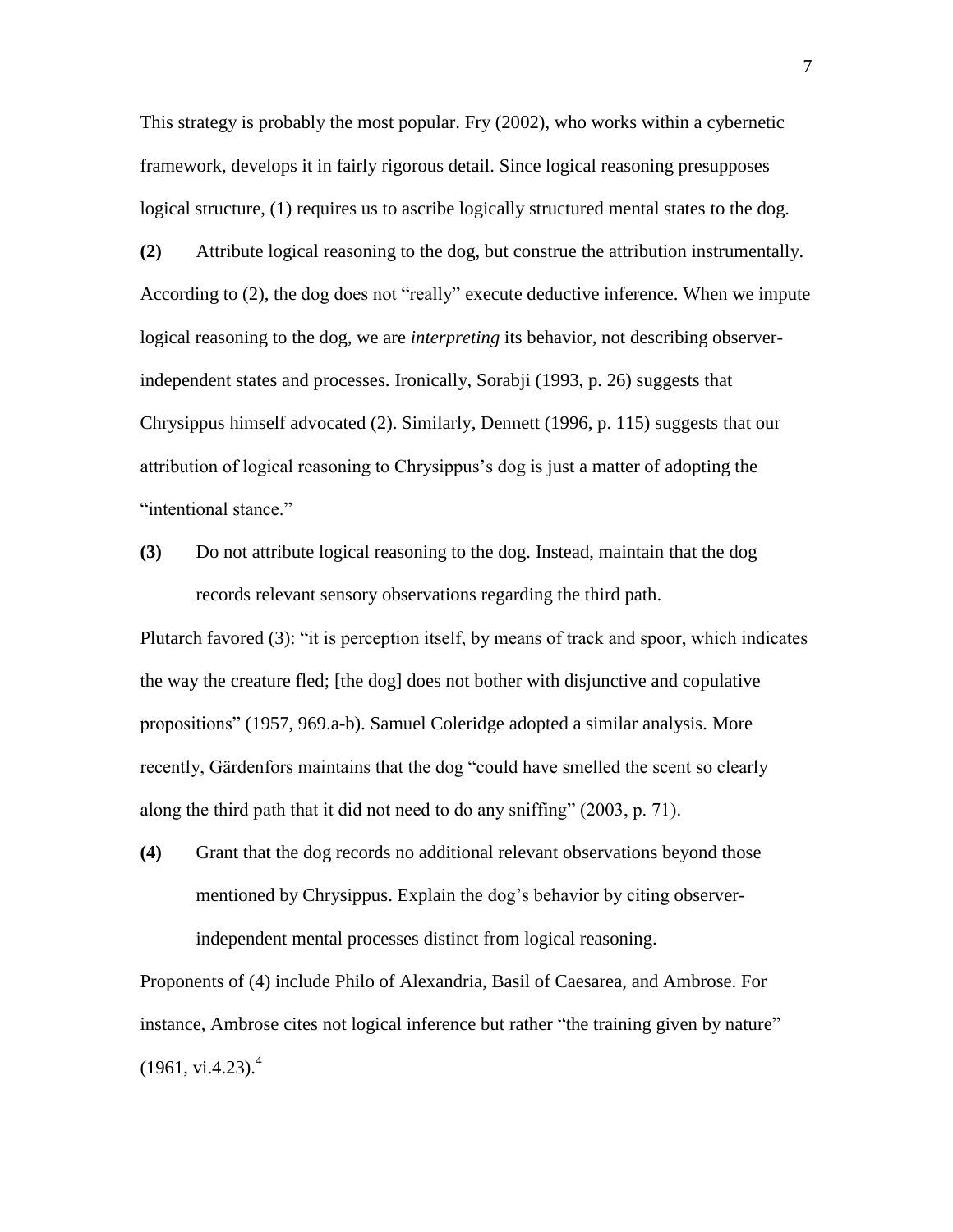Strategy (3) is inadequate. It denies what Chrysippus takes as a datum: that the dog forms no relevant observations of the third path. Setting aside whether Chrysippus himself saw a dog behave as he describes, many philosophers seem convinced that nonlinguistic animals routinely exhibit similar behavior. To satisfy these philosophers, we must show that the behavior could result from a mental process other than logical reasoning.

Strategy (2) is appealing only if we accept an instrumentalist or "interpretivist" approach to intentionality, like that espoused by Brandom, Davidson, or Dennett. I reject any such approach. From the realist perspective that I favor, creatures enter into representational mental states that depict the world as being a certain way, states whose representational contents do not result from interpretation by an observer. Cognitive psychology should isolate laws governing how representational mental states interact with one another, with perceptual inputs, and with behavioral outputs. As Fodor (1981, pp. 100-123) argues, there is no more reason to adopt an instrumentalist stance towards the theoretical posits of cognitive psychology than towards those of any other science. Thus, we should reject an instrumentalist treatment of Chrysippus's dog.

Strategy (4) is more promising than (2) and (3). The problem is that no one has developed it satisfactorily. Vague appeals to "nature" do not suffice. We must describe a psychological mechanism that differs in a principled way from logical reasoning, and we must show that the proposed mechanism generates the desired behavior.<sup>5</sup>

In my view, an adequate development of strategy (4) should satisfy three constraints. First, it should predict the desired behavior, rather than dismissing Chrysippus's description in the style of strategy (3). Second, it should support appropriate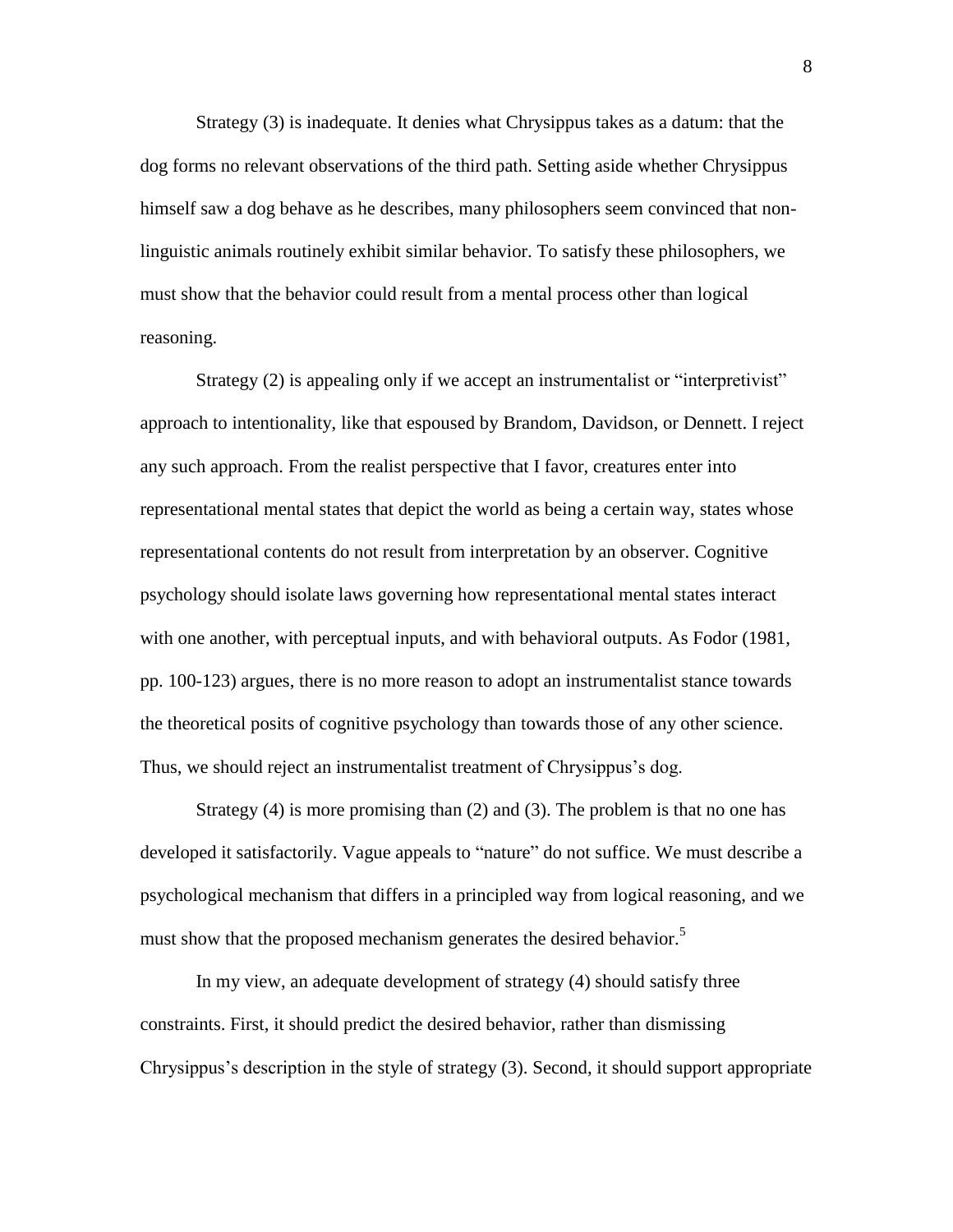counterfactuals about how the dog would have behaved had circumstances been different. For instance, it should support the counterfactual: if the prey had traversed the second path, then the dog would have chosen that path rather than the third. Similarly, it should support the counterfactual: if the dog had sniffed the second and third paths without detecting the prey, then it would have chosen the first path without bothering to sniff. Finally, a good account should isolate a general cognitive mechanism that produces the dog's behavior and that is deployable in diverse circumstances. To take an absurd example, we should not posit an innate "hunting at a three-way fork in the road" cognitive module with the following property: if the dog pursues its prey to a three-way fork in the road, and if the dog detects no signs that the prey traversed two of the three forks, then the dog immediately proceeds down the third fork. This putative explanation is unsatisfying, because it cites an ad hoc mental module rather than a general mental capacity applicable in various environmental contexts.

Strategy (1) satisfies all three constraints. I will develop an approach that satisfies the constraints while eschewing logical form and logical inference. My proposal is that Chrysippus's dog performs a probabilistic inference over the space of cognitive maps.

#### **§4. Bayesian reasoning over cognitive maps**

Bayesian decision theory is a formal framework for modeling probabilistic reasoning and decision-making. It represents a subject's "degree of belief" in various hypotheses through a subjective probability distribution *p*. Mathematically precise rules dictate how to update *p* in light of new evidence and how to act based upon *p* and one's utilities. Given that *p* measures degree of belief, the question naturally arises: belief in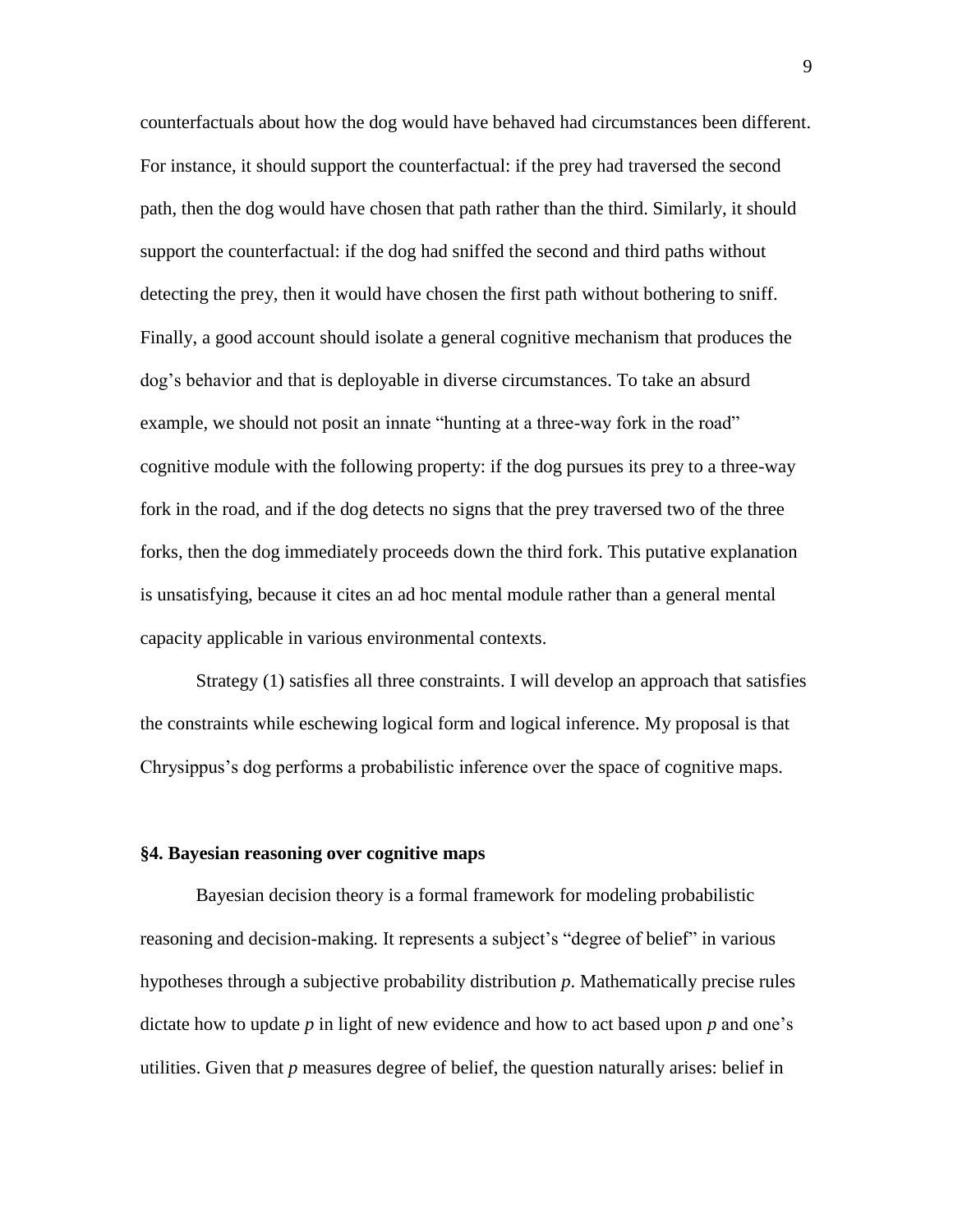what? It might seem that any adequate answer will cite sentences, propositions, or their ilk. <sup>6</sup> Accordingly, philosophers often present subjective probability distributions as defined over logically structured entities. But Bayesianism is more general than this. It presupposes only an hypothesis space satisfying certain closure constraints.<sup>7</sup> Elements of the hypothesis space must represent possible states of the world, but they need not have logical structure. In particular, they might be cognitive maps. Thus, we may posit a probability distribution defined not over logically structured representations but over cartographic mental representations.

To illustrate, I will present a Bayesian-cum-cartographic model of Chrysippus's dog. My treatment deploys ideas from probabilistic robotics. Indeed, one of my unofficial goals is to publicize this important field, which philosophers have largely ignored.

I assume that Chrysippus's dog (henceforth *D*) hunts its prey (henceforth *X*) by updating and consulting a probability distribution defined over the space of possible cognitive maps. When *D* reaches the crossroads, it recognizes three relevant possible states of the world, represented by three cognitive maps,  $M_1$ ,  $M_2$ , and  $M_3$ , that correspond respectively to the following three concrete maps:

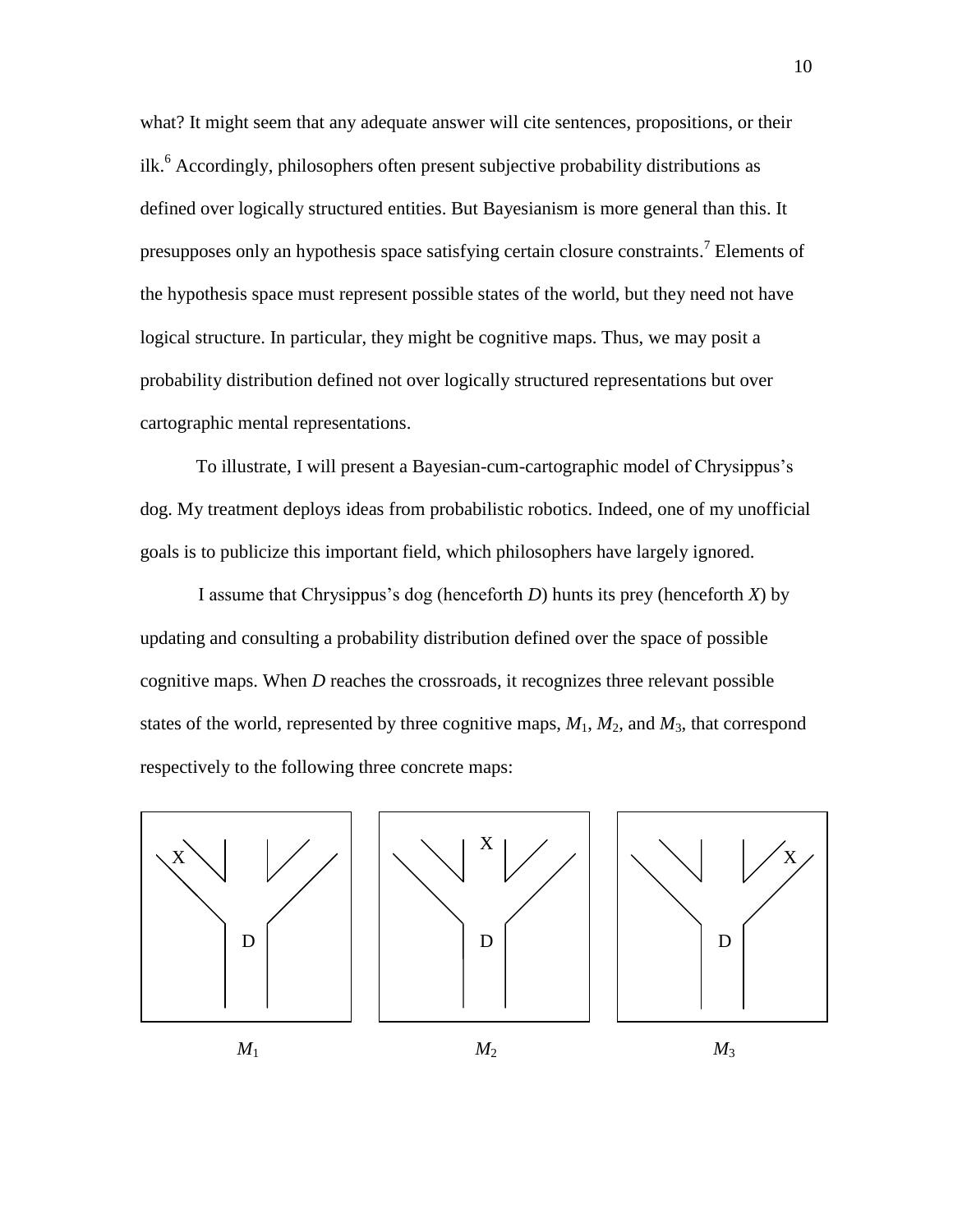$M_1$ ,  $M_2$ , and  $M_3$  do not purport to represent distances accurately, but they purport to capture relations of location and connectedness. More technically: they purport to capture topological properties but not metric properties. In this regard, they resemble subway maps.<sup>8</sup> Since *D* initially lacks evidence regarding which path *X* chose, *D*'s initial probability distribution treats all three maps on a par:

$$
p(M_1) = p(M_2) = p(M_3) = 1/3.
$$

The probabilities sum to 1, because  $M_1$ ,  $M_2$ , and  $M_3$  exhaust the space of possibilities.

From left to right, label the three branches 1, 2, 3. *D* can sniff each branch *i*, an observation with two possible outcomes:  $y_i$ , signifying that  $D$  detects some olfactory trace of *X* on branch *i*; and *n<sup>i</sup>* , signifying that *D* detects no such olfactory trace. Since these are the only two possible options,

$$
p(y_i) + p(n_i) = 1.
$$

I assume that *D* assigns *conditional probabilities*  $p(y_i | M_j)$ : the probability of measurement  $y_i$  when *D* sniffs branch *i*, assuming that  $M_i$  is veridical. Since *D*'s perceptual systems are fallible,  $p(y_i | M_i)$  is less than 1: even if *X* chose branch *i*, *D* may not smell it. To be conservative, I assume the "prior likelihood"

$$
p(y_i \mid M_i) = 2/3.
$$

Since  $p(y_i) + p(n_i) = 1$ , it follows that the chance of false negatives is

$$
p(n_i | M_i) = 1/3.
$$

There is also a slight chance of false positives, presumably less than that of false negatives. For  $i \neq j$ , I assume that

$$
p(y_i \mid M_j) = 1/6,
$$

and hence that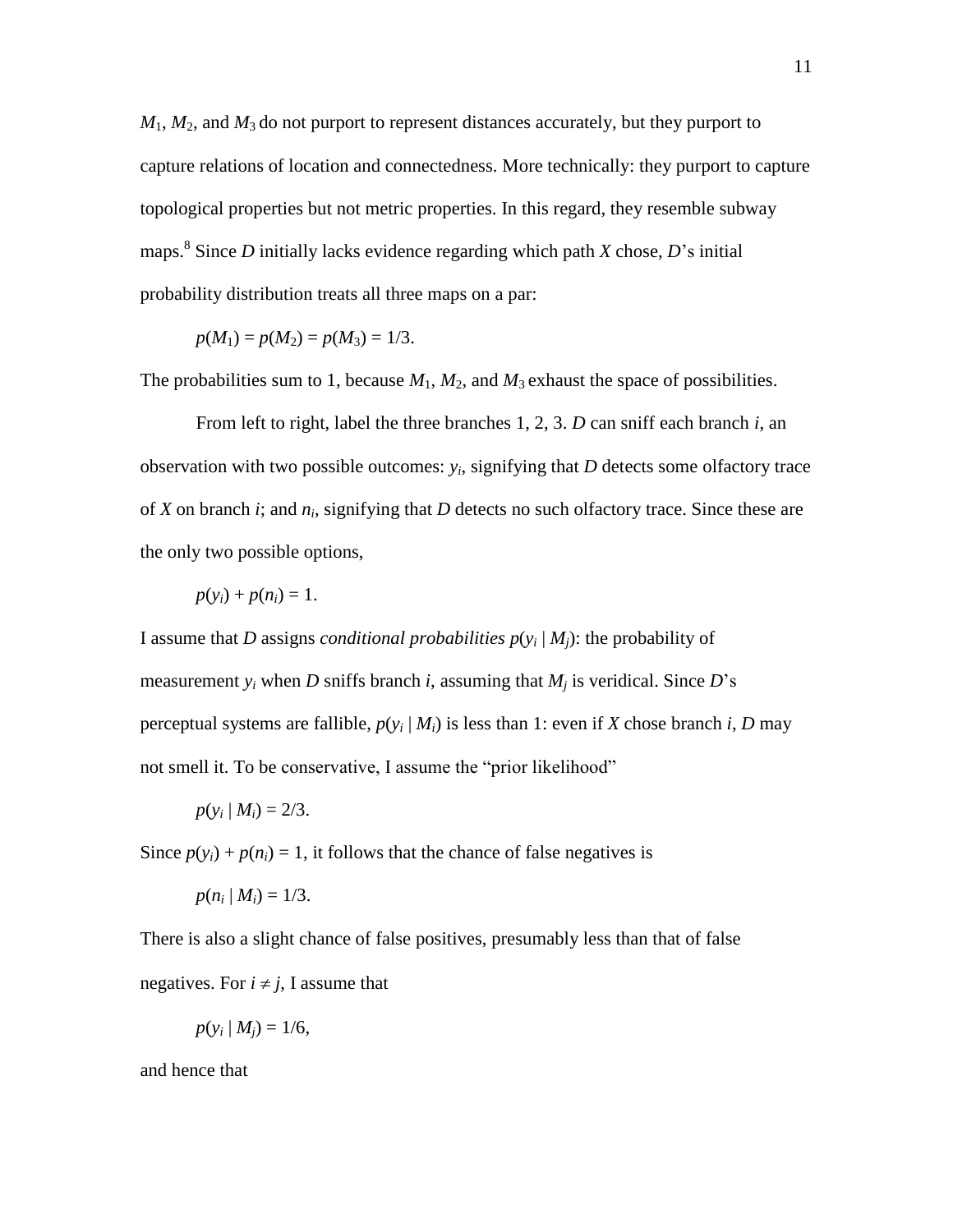$$
p(n_i | M_j) = 5/6.
$$

As I explain below, one could vary these numbers considerably without altering the thrust of my analysis.

I divide *D*'s activity into three stages. **Stage One**: *D* sniffs branch 1. **Stage Two**: *D* sniffs branch 2. **Stage Three**: *D* chooses branch 3 without sniffing. I now describe each stage in more detail.

# **Stage One**

*D* sniffs branch 1, obtaining result  $n_1$ . How does this observation lead *D* to update *p*? Bayes's law, a fundamental result of probability theory, asserts that:

$$
p(a | b) = \frac{p(b | a) p(a)}{p(b)}.
$$

It is convenient to rewrite this formula as:

$$
p(a | b) = \eta p(b | a) p(a),
$$

where we regard  $\eta$  as a normalization constant ensuring that relevant probabilities sum to

1. In the cases that interest us, Bayes's law entails

$$
p(M_i | n_1) = \eta p(n_1 | M_i) p(M_i).
$$

Intuitively: the probability of a given hypothesis, conditional on our evidence, is proportional to the prior probability of the hypothesis times the prior likelihood of our evidence conditional on the hypothesis. Substituting our assumed values for relevant probabilities, it is easy to show that

 $p(M_1 | n_1) = 1/6$  $p(M_2 | n_1) = 5/12$  $p(M_3 | n_1) = 5/12$ .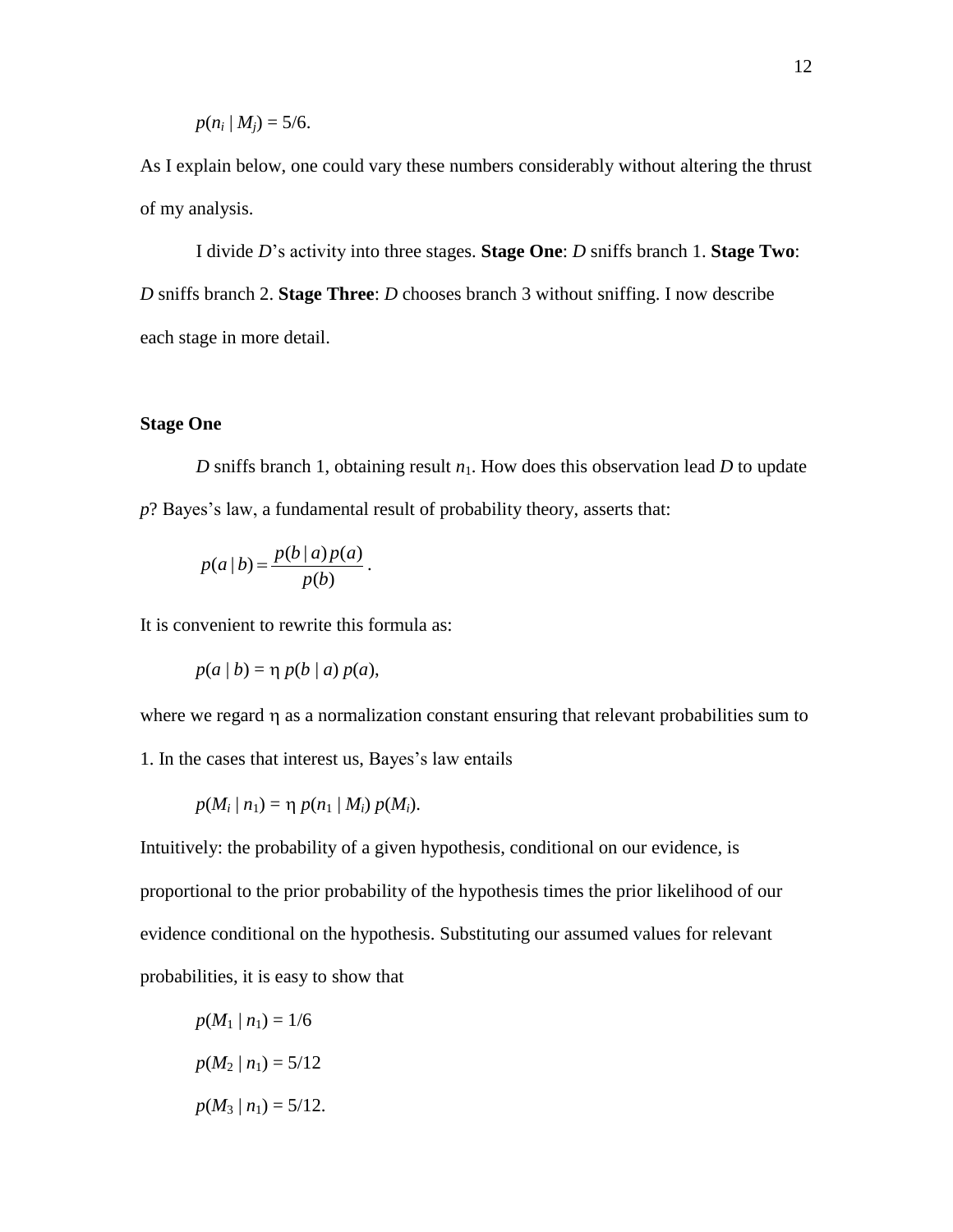Following standard Bayesian procedure, we assume that *D* "conditionalizes": as a result of observation  $n_1$ , *D* updates its probabilities so that the new probability assigned to  $M_i$  is  $p(M_i \mid n_1)$ . Thus, *D* redistributes probabilities over  $M_1$ ,  $M_2$ , and  $M_3$  to 1/6, 5/12, and 5/12, respectively. This is intuitively plausible. Since *D* did not detect any sign of *X* down path 1, *D* lowers the probability it assigns to *M*1. No evidence yet differentiates between *M*<sup>1</sup> and  $M_2$ , so  $D$  assigns them equal probability.

## **Stage Two**

*D* sniffs branch 2, obtaining result *n*<sub>2</sub>. How does this observation lead *D* to update *p*? We employ a generalized form of Bayes's law:

 $p(a | b, c) = \beta p(b | a, c) p(a | c),$ 

where  $p(x | y, z)$  is the probability of x given that y and z obtain, and where  $\beta$  is a normalization constant ensuring that relevant probabilities sum to 1. Thus,

$$
p(M_i | n_1, n_2) = \beta p(n_2 | M_i, n_1) p(M_i | n_1).
$$

Following typical practice in probabilistic robotics (Thrun, et. al., 2005, p. 33), we deploy the *Markov assumption*: given the current state of the world, past observations are irrelevant to predictions about future observations. More formally,

 $p(n_2 | M_i, n_1) = p(n_2 | M_i).$ 

Under this assumption, it is easy to show that

$$
p(M_1 | n_1, n_2) = 2/9
$$
  
 
$$
p(M_2 | n_1, n_2) = 2/9
$$
  
 
$$
p(M_3 | n_1, n_2) = 5/9.
$$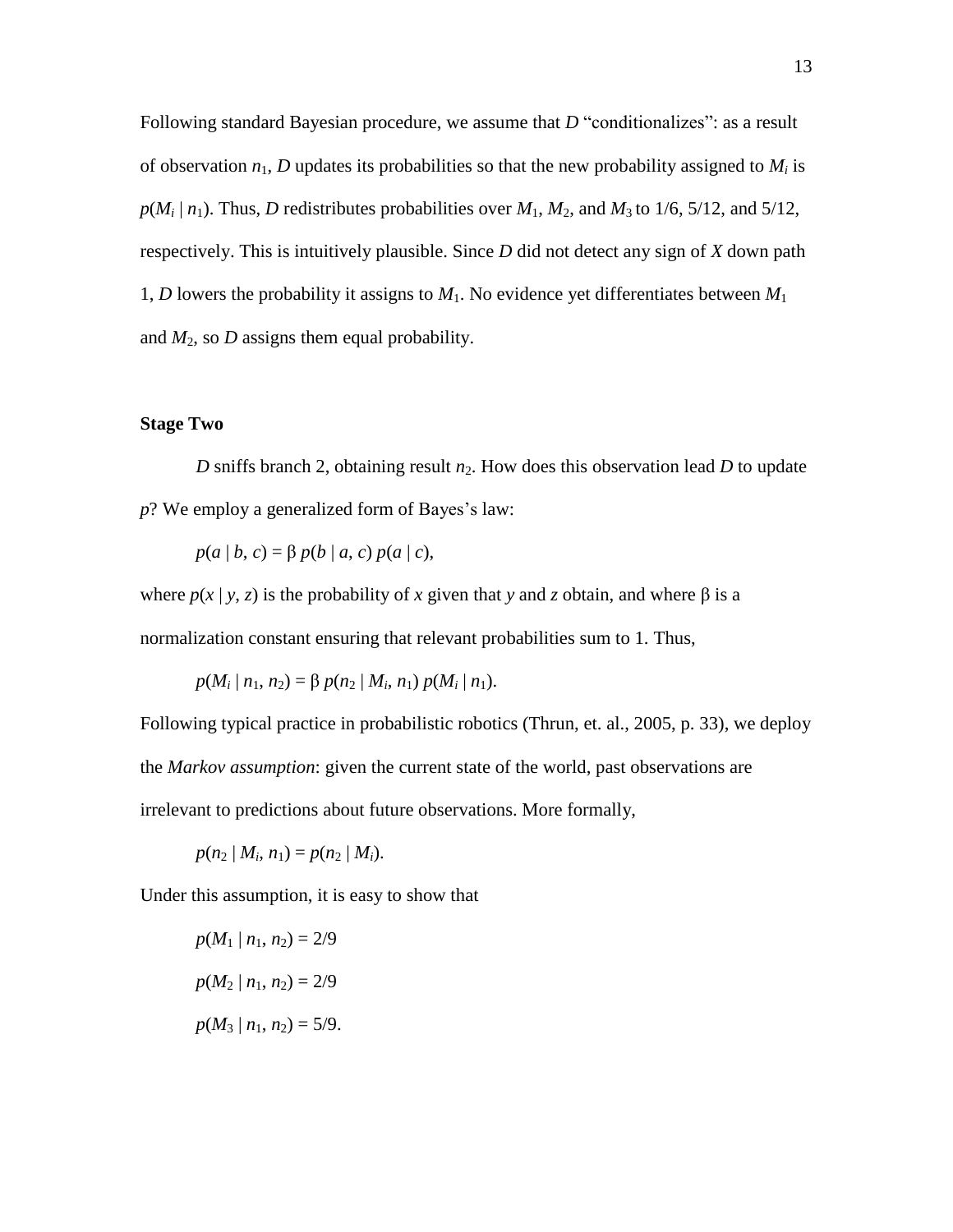Assume that *D* conditionalizes once again. Then *D* assigns probabilities 2/9, 2/9, and 5/9 to  $M_1$ ,  $M_2$ , and  $M_3$ , respectively. This is intuitively plausible. *D*'s two observations render  $M_3$  most probable, and they do not differentiate between  $M_1$  and  $M_2$ .

# **Stage Three**

So far, we have considered how *D* updates probabilities. We must now examine *D*'s utilities. I assume that *D* has four available actions: remain at the fork of the road (whether performing further observations or merely abandoning the chase); or else traverse branches 1, 2, or 3, respectively. Call these actions  $H$ ,  $x_1$ ,  $x_2$ , and  $x_3$ . Action  $u$  and map  $M_i$  jointly determine a new map, depicting what the world would be like if it begins in the state depicted by  $M_i$  and then changes only in that *D* performs  $u$ . I denote this new map with " $(M_i, u)$ ." For instance,  $(M_1, H)$  is just  $M_1$ , while  $(M_1, x_2)$  is



Note that, although I defined the meta-linguistic term " $(M_i, u)$ " by using the material conditional, the cognitive map denoted by this meta-linguistic term does not itself have conditional structure, or logical form more generally. There are twelve maps (*M<sup>i</sup>* , *u*), each associated with a *payoff C*(*M<sup>i</sup>* , *u*). The following chart summarizes one possible set of payoffs: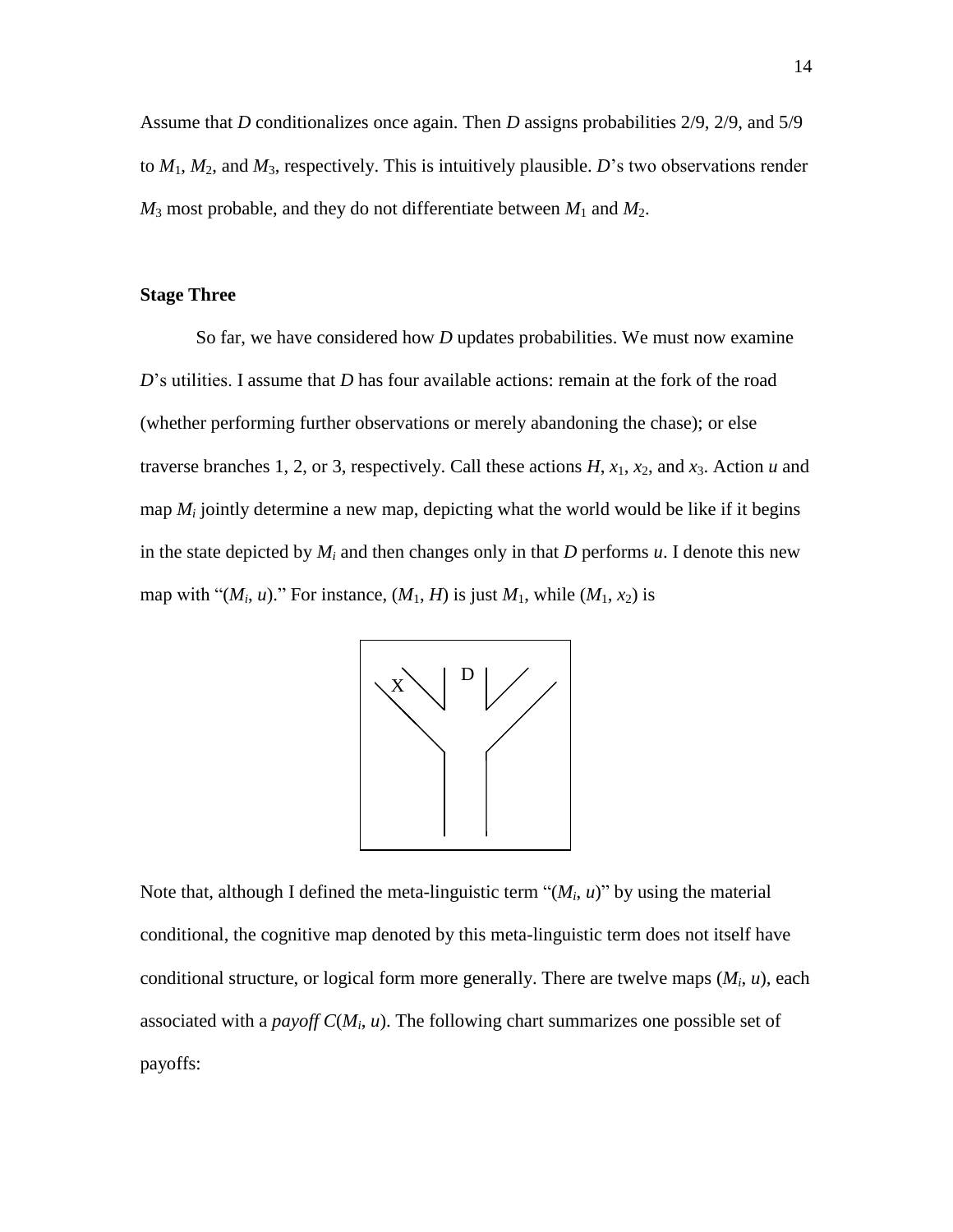|       | $\boldsymbol{M_1}$ | $\bm{M_2}$ | $\boldsymbol{M_3}$ |
|-------|--------------------|------------|--------------------|
| H     |                    | 0          | 0                  |
| $x_1$ |                    |            |                    |
| $x_2$ |                    |            |                    |
| $x_3$ |                    |            |                    |

Columns correspond to possible initial states of the world. Rows correspond to *D*'s four possible actions. The entry in column  $M_i$  and row  $u$  is the payoff  $C(M_i, u)$  if map  $(M_i, u)$ is veridical. Our chart reflects two assumptions: *D* prefers catching *X* to not catching *X*; and *D* prefers remaining immobile to wasting resources in failed pursuit of *X*.

The *expected payoff*  $E(u)$  of action  $u$  is a weighted average of the possible payoffs resulting from *u*:

$$
E(u) = \sum_{i=1,2,3} p((M_i, u) | u) \times C(M_i, u),
$$

where  $p((M_i, u) | u)$  is the conditional probability that map  $(M_i, u)$  is veridical given that *D* performs *u*. I assume that *D*'s actions generate no additional uncertainty, so that  $p((M_i, u) | u) = p(M_i)$ . Thus,

$$
E(u) = \sum_{i=1,2,3} p(M_i) \times C(M_i, u) .
$$

At Stage One,

$$
E(H) = 0, E(x_1) = E(x_2) = E(x_3) = -1/3
$$

At Stage Two,

$$
E(H) = 0, E(x_1) = -2/3, E(x_2) = E(x_3) = -1/6
$$

At Stage Three,

$$
E(H) = 0, E(x_1) = E(x_2) = -5/9, E(x_3) = 1/9.
$$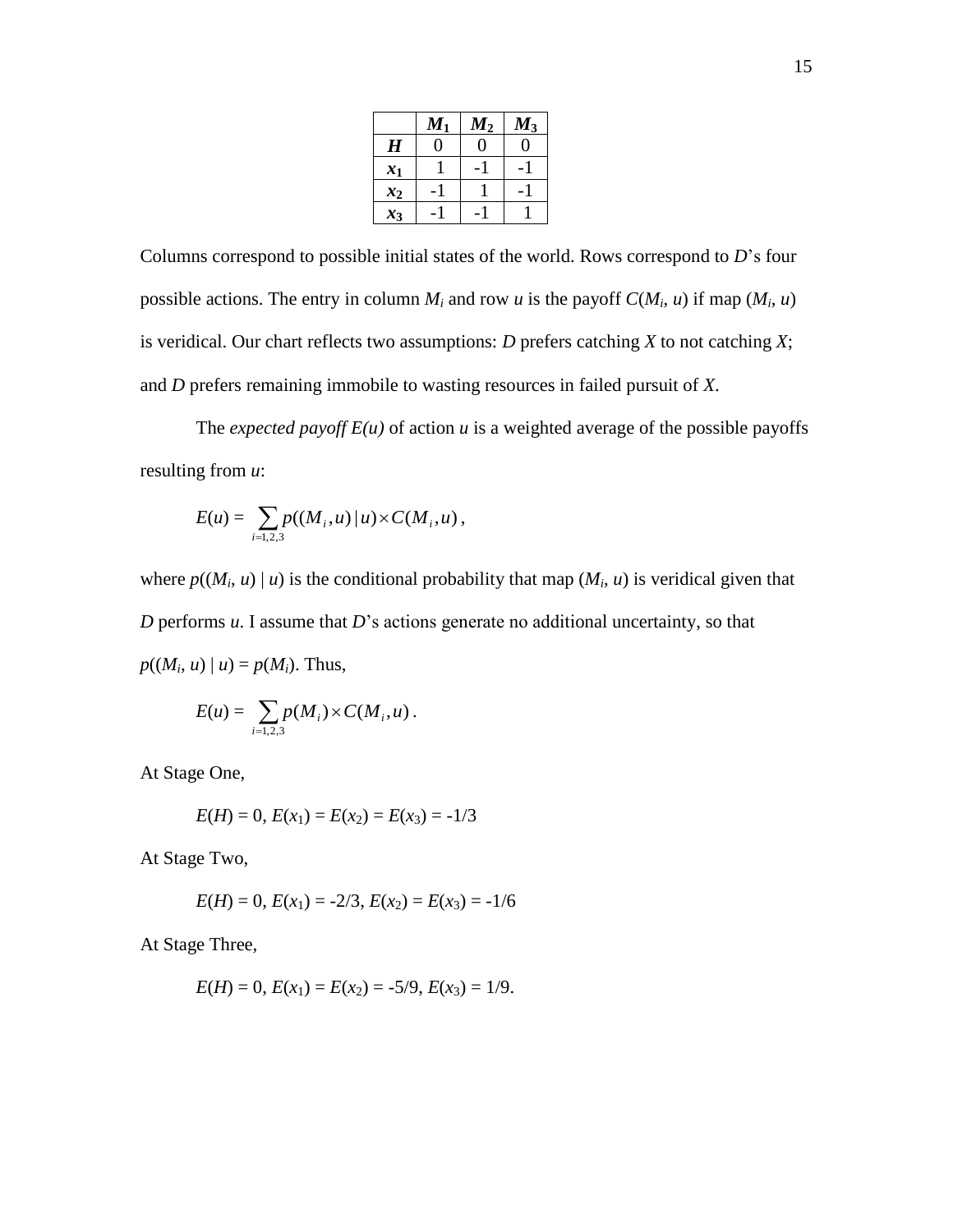Under the standard assumption that *D* performs the action with highest expected payoff, our analysis predicts that *D* performs *H* at Stage One, *H* at Stage Two, and  $x_3$  at Stage Three. This is the phenomenon we wished to explain.

# **§5. A general theoretical framework**

Our Bayesian model of Chrysippus's dog satisfies the three criteria from §3. First, it explains the desired phenomena. Second, it supports appropriate counterfactuals. For instance, if *X* had chosen path 2 rather than path 3, then at Stage Two *D* would have recorded observation  $y_2$ . It is easy to show that *D* would then have immediately chosen path 2. Third, our model depicts *D*'s behavior as reflecting a more general capacity to perform Bayesian reasoning over cognitive maps.

That capacity extends far beyond the scenario described in §4. Probabilistic robotics studies how robots equipped with the capacity can navigate through diverse physical environments (Thrun, et al. 2005). It offers computational models describing how perceptual input induces a rational robot to update its probability distribution over a space of possible maps. Recently, robots along these lines performed impressively in the DARPA Grand Challenge Race, sponsored by the United States Department of Defense. Of course, current robotics algorithms are far more sophisticated than the tinker-toy model from §4. But the basic ingredients are the same: probability distributions over cognitive maps, Bayes's law, conditionalization, the Markov assumption, expected utility maximization, and so on. Thus, our simplistic model of Chrysippus's dog illustrates a flexible theoretical framework that has already enjoyed great practical success.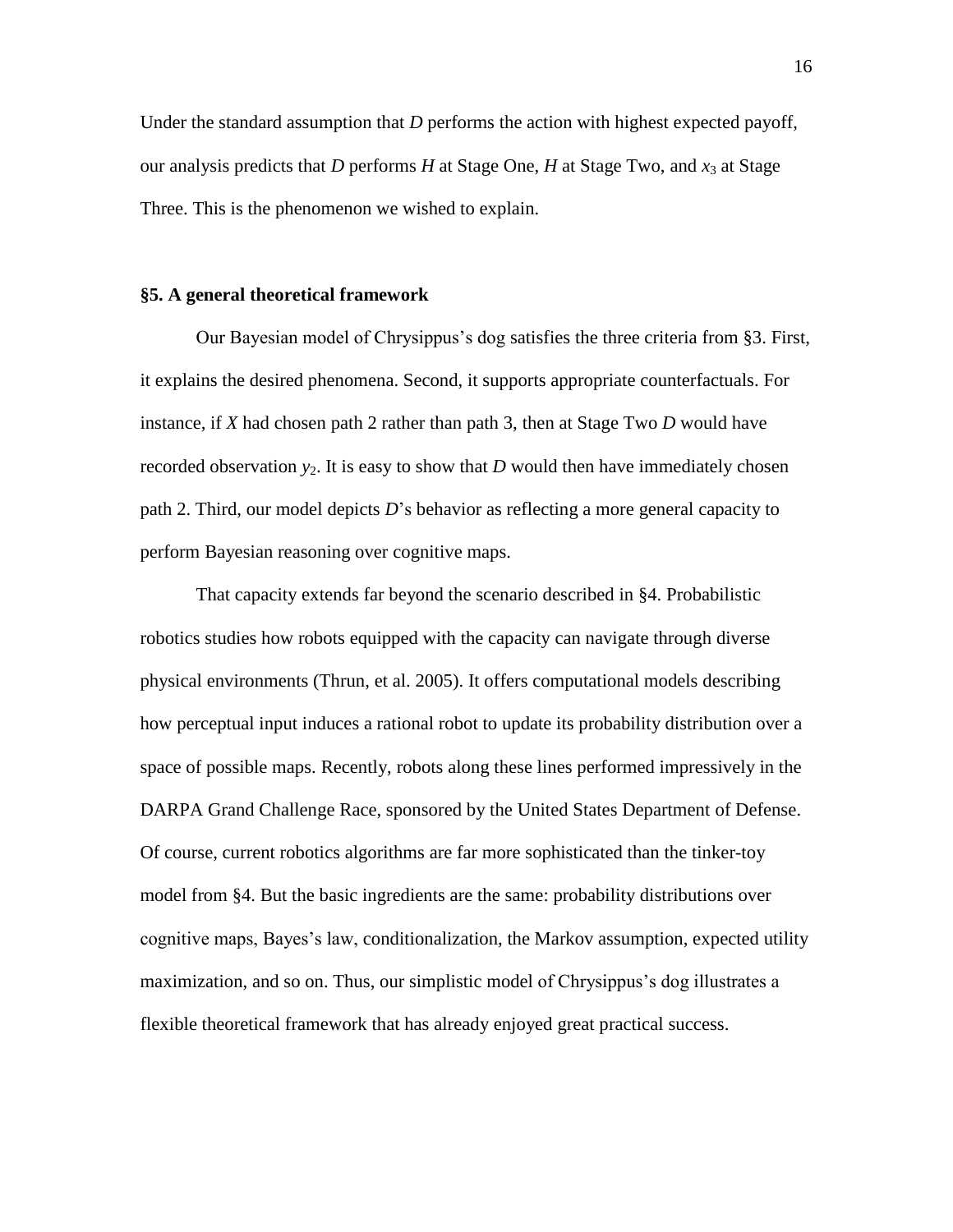We could refine our model in various ways. For instance, we might consider maps that represent *metric* features of the environment, such as distances and angles. Or we might describe how *D* alters its heading as it sniffs different branches. Or we might describe *D*'s actions not in terms of their environment-involving consequences (e.g. *D travels down the third path*) but in terms of more specific environment-independent motor commands. Or we might describe *D* as updating its probability distribution and its motor commands even after it begins moving down path 3. Or we might treat *D*'s actions as introducing additional uncertainty, in which case we would abandon the assumption that  $p((M_i, u) \mid u) = p(M_i)$ . Contemporary robotics offers many ideas about how to effect these and other refinements. Although refinement might improve our analysis, it would not change the moral: we can build a robot that employs Bayesian reasoning over cognitive maps and that behaves as Chrysippus describes. The robot would also behave appropriately in counterfactual variants upon Chrysippus's scenario.

# **§6. Comparing the two explanatory strategies**

How might proponents of strategy (1) react to my discussion so far? I consider three possible objections.

*Objection:* The model from §4 is an instance of strategy (1), not an alternative to it. Even if we grant that the model assigns probabilities and utilities to non-logical representations, the assignments employ identities, such as " $p(M_1) = 1/3$ " and " $C(M_1, H)$ "  $= 0$ ," that have logical structure. Moreover, the proposed model treats *D* as performing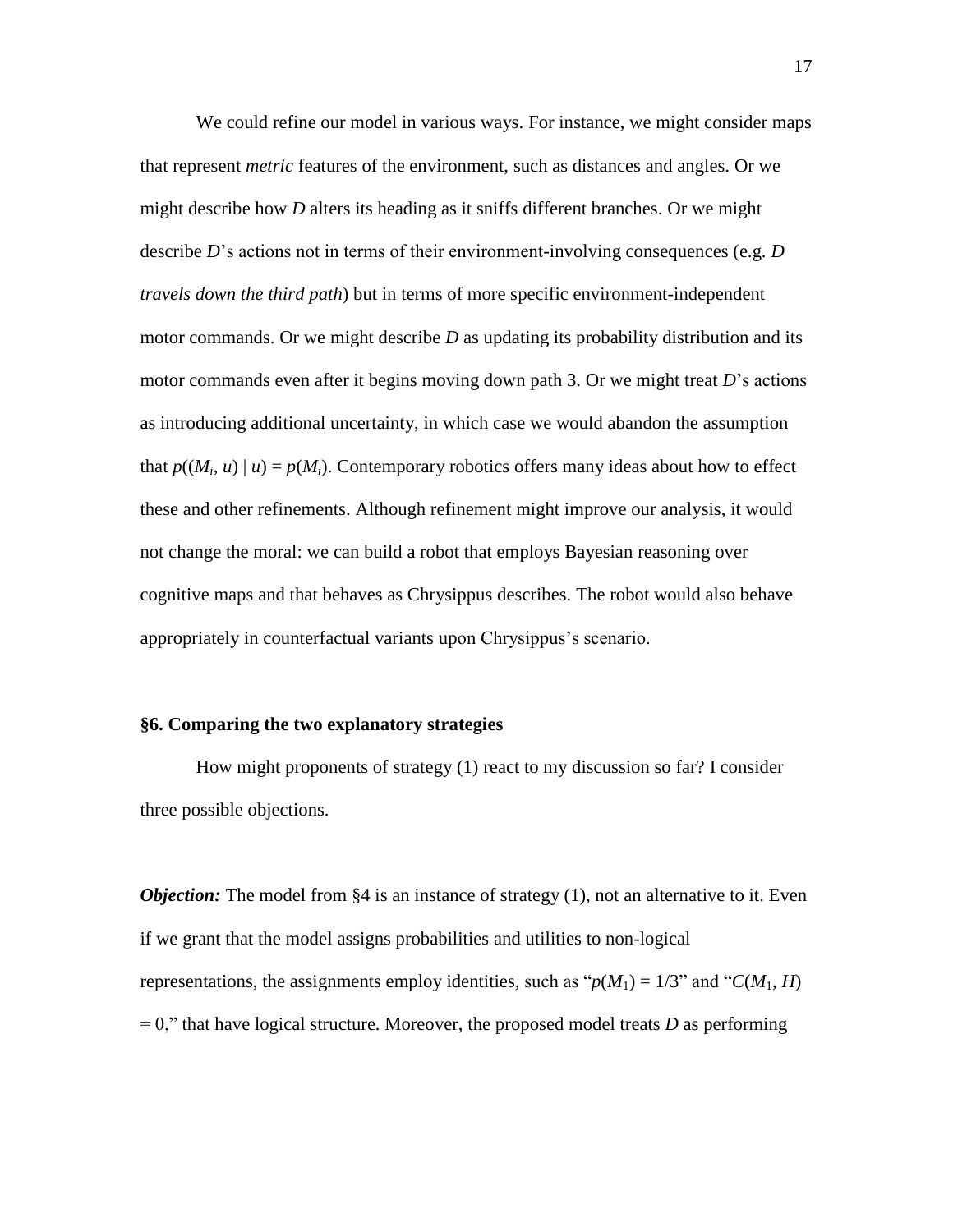mathematical calculations, which requires logical inference from mathematical axioms. Thus, §4 implicitly posits deductive reasoning over logically structured mental states.

*Reply:* Identities such as " $p(M_3) = 1/3$ " and " $C(M_1, H) = 0$ " describe which probabilities and utilities *D* assigns to which maps. But *D* itself can assign probabilities and utilities without employing these identities. The "assignment" consists in suitable functional relations between cognitive maps and mental representations denoting numbers.<sup>9</sup> What is it for *D* to assign probability  $1/3$  to  $M_1$ ? It is for *D* to enter into a mental state bearing appropriate functional relations to other mental states: the functional relations described in §4. An assignment of probabilities or utilities to cognitive maps is a mental state that occupies a suitable role in probabilistic calculation. Nor does probabilistic calculation presuppose logical structure or logical inference. The literature offers numerous models of mathematical computation, such as Turing machines and register machines, that do not employ logical inference. These computational models demonstrate that mathematical calculation need not involve deducing theorems from axioms.

*Objection:* The map-like character of cognitive maps plays no essential role in §4. The same probabilistic calculations would apply if *p* were defined over unstructured representations, rather than representations with internal structure akin to concrete maps. Since Bayesianism rather than cartographic structure does all the work, §4 illustrates nothing about the explanatory potential of cognitive maps.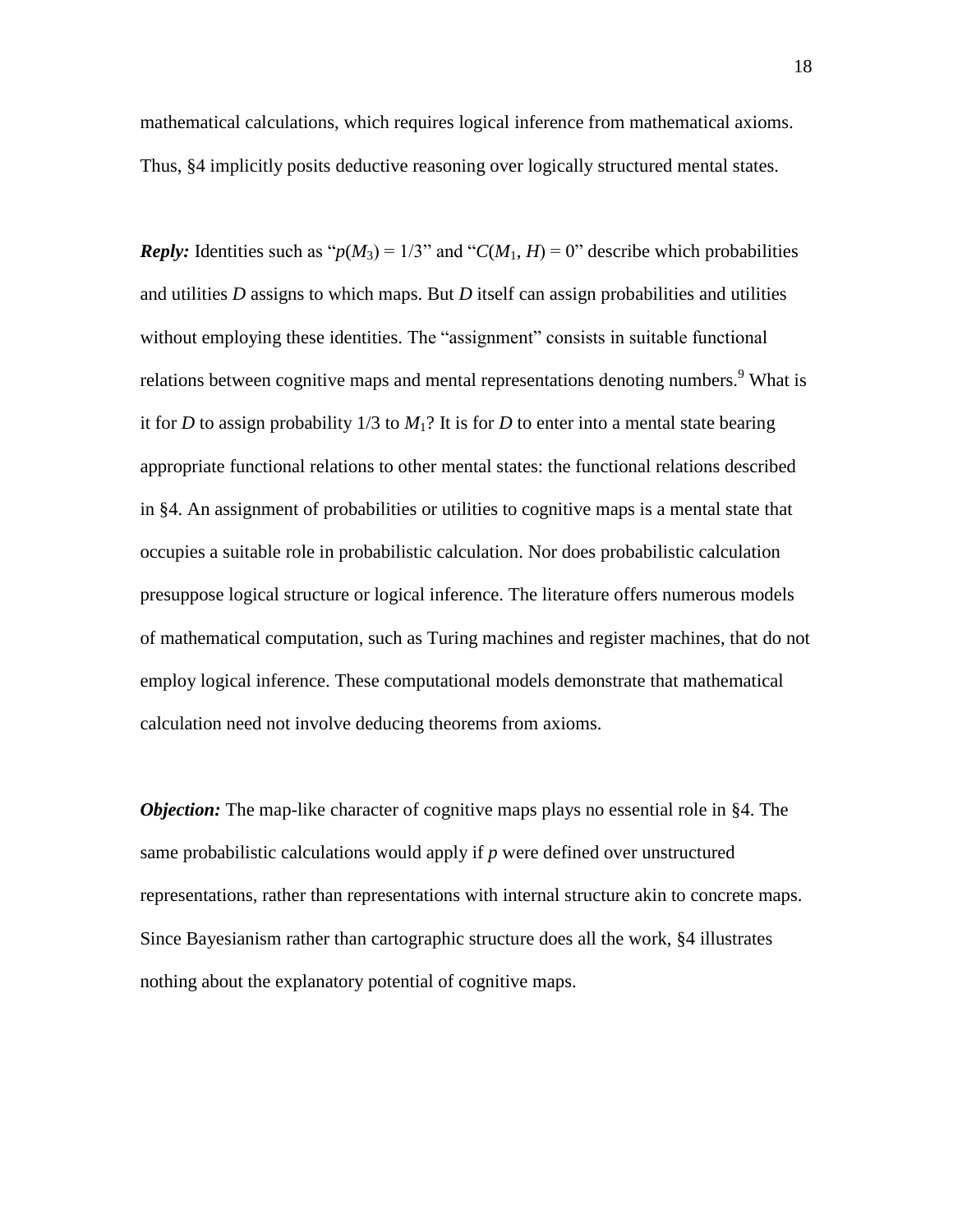*Reply:* A model defined over unstructured representations fails to explain a crucial phenomenon: *systematicity*. As Fodor (1987, pp. 147-153) emphasizes, a basic empirical fact about cognition is that creatures able to instantiate certain contentful mental states are necessarily able to instantiate certain other contentful mental states. For instance, it seems plausible that any terrestrial animal able to entertain the possibility represented by  $M_1$  could also entertain the possibilities represented by  $M_2$  or  $M_3$ . Fodor argues that a cognitive model based on unstructured mental representations cannot explain these systematic interrelations among possible mental states. He argues that a satisfying explanation should treat contentful mental states as relations to structured mental representations. We explain systematicity by noting that a representation's parts can be recombined to form new representations. The model from §4 implements this proposal, treating relevant mental states as relations to mental representations whose semantically relevant structure resembles that of ordinary concrete maps. As Braddon-Mitchell and Jackson (2007, p. 182) note, ordinary cartographic representation is systematic, so a system of cartographic mental representations would likewise be systematic. I conclude that §4 is far more satisfying than a model that replaces cognitive maps with unstructured representations.

*Objection:* §4 relies on *post hoc* assumptions about *D*'s mental states. It assumes that *D* has winnowed the space of possibilities to  $M_1$ ,  $M_2$ , and  $M_3$ . It assumes that *D* has selected appropriate *prior probabilities* ---  $p(M_1)$ ,  $p(M_2)$ , and  $p(M_3)$  --- and *prior likelihoods* -- $p(y_i | M_j)$  and  $p(n_i | M_j)$ . It assumes that *D* associates various payoffs with various outcomes. Altering these assumptions would block the proposed derivation of *D*'s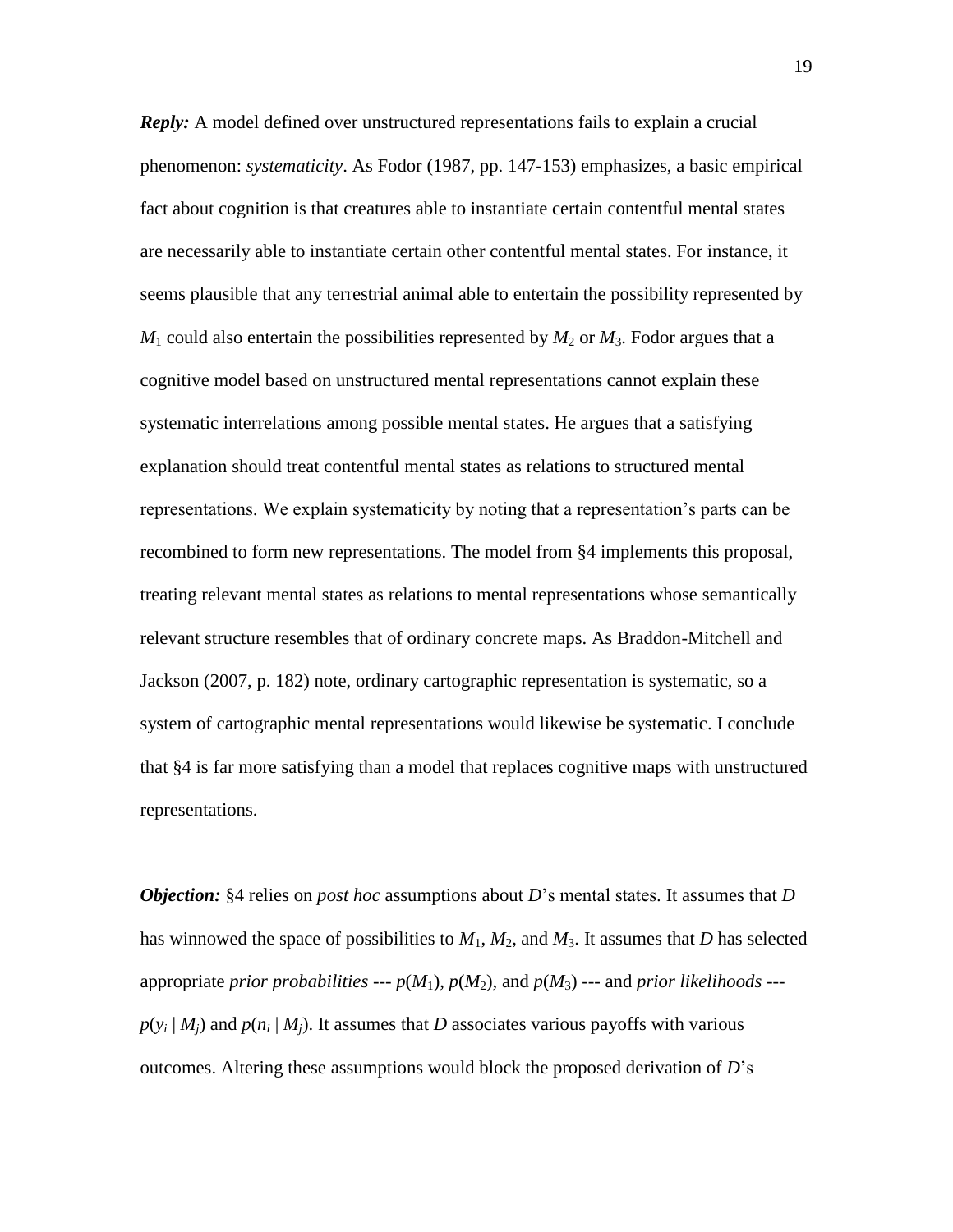behavior or, even worse, generate an incorrect prediction. Since §4 retroactively tailors its assumptions to the desired outcome, it yields a thoroughly vacuous account.

*Reply:* The key question is how my account compares to strategy (1). Presumably, proponents of (1) envisage something like the following explanation:

(\*) *D* tracks *X* to the fork in the road, so *D* believes that *X* chose one of the three paths. *D* observes no olfactory signs that *X* chose either path 1 or path 2, so it concludes that *X* chose neither path. By logical reasoning, *D* concludes that *X* chose path 3. Since *D* prefers catching *X* to not catching *X*, *D* chooses path 3.

(\*) assumes that *D* believes itself to be facing a three-pronged fork in the road. It assumes that *D* believes *X* could have traveled down any of the three paths. It assumes that *D* can record relevant olfactory observations, which *D* then takes at face value as veridical. Finally, it assumes that *D* prefers catching *X* to not catching *X*. Altering any of these assumptions would block the proposed explanation of *D*'s behavior, or, even worse, yield an incorrect prediction. Our question is whether (\*)'s assumptions are any less "post hoc" than those required by my treatment.

In many respects, the assumptions seem comparable. The main apparent difference is that my assumptions are more specific. I assign precise numerical probabilities and payoffs, and I exploit my numerical assumptions in an essential way. Let us consider the various assumptions in turn.

*Prior probabilities*: It is highly plausible that *D* initially assigns approximately equal probabilities to  $M_1$ ,  $M_2$ , and  $M_3$ , since by stipulation *D* lacks any differentiating evidence. If desired, we could extend our model backwards in time, discussing how *D*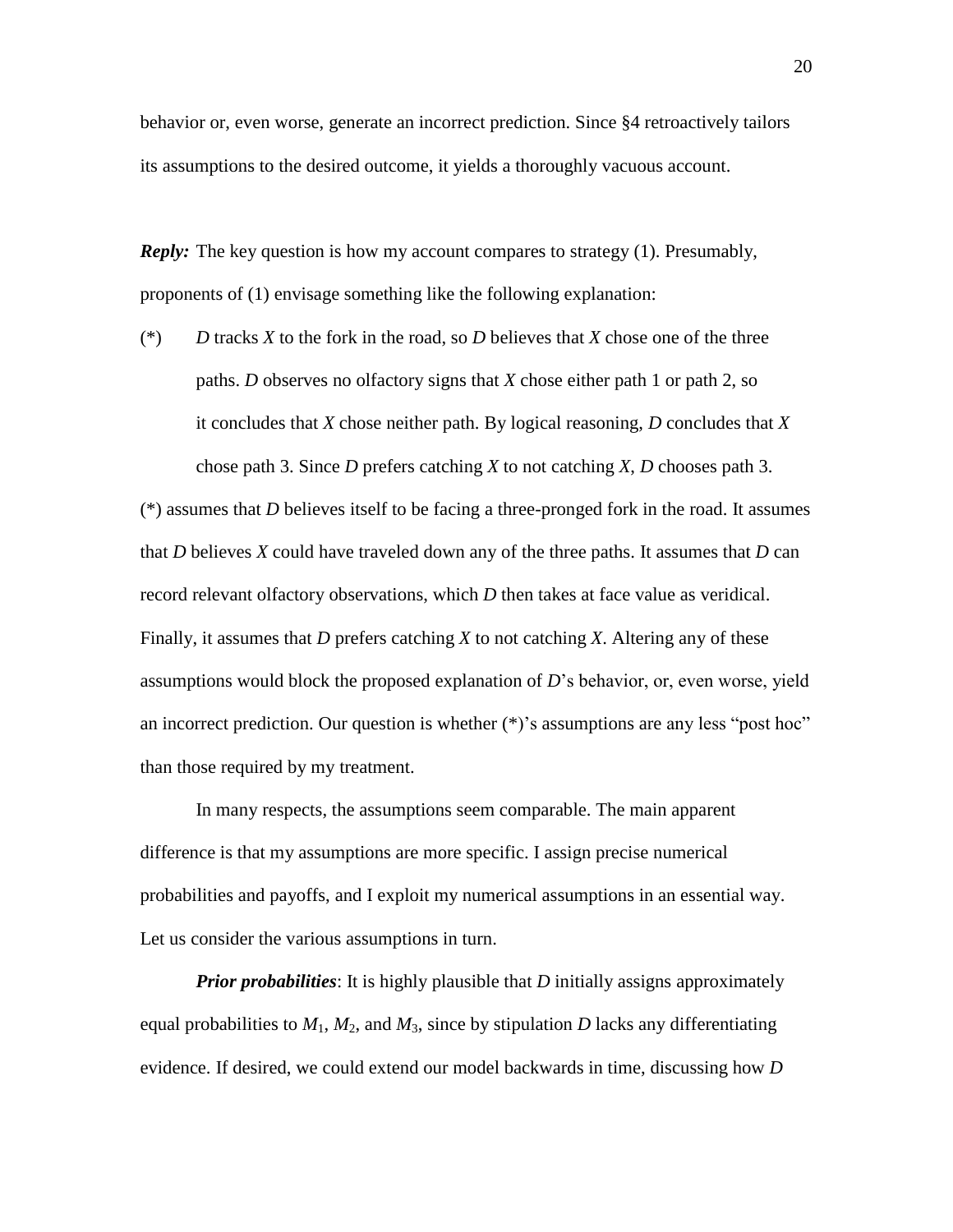generates an initial probability distribution over the space of possible maps. Mapping is a central research topic of probabilistic robotics, which offers a wealth of theories. Any such extended model should depict *D* as tending to assign roughly equal probabilities to  $M_1$ ,  $M_2$ , and  $M_3$  until it collects relevant differentiating evidence.

*Prior likelihoods*: My assumptions here are quite conservative. Specifically, the assumed high probability of false negatives ---  $p(n_i | M_i) = 1/3$  --- shows that *D* can act appropriately even if it treats its own perceptual faculties as unreliable. Furthermore, we could vary my specific numerical assumptions considerably while generating the same predictions. Holding fixed the utilities and prior probabilities, and assuming that *D* treats the three paths symmetrically, we can easily show that any assignment of prior likelihoods yields the desired behavior if it satisfied these constraints:

$$
p(n_i | M_i) > 0
$$
  
 
$$
p(n_i | M_i) < p(n_i | M_j) / 2,
$$

where  $i \neq j$ . In other words, we achieve our desired result if *D* allows some probability of false negatives and if that probability is not too outrageously large.

*Payoffs:* Once again, we can vary the specific numbers considerably while generating the same predicted behavior. Let  $a = C(M_i, u_i)$ . If  $i \neq j$ , let  $b = -C(M_i, u_j)$ . Let  $C(M_i, H) = 0$ . Holding fixed the prior probabilities and likelihoods, we can easily show that any values of *a* and *b* yield the desired behavior if

$$
4b/5
$$

This inequality imposes a non-trivial constraint upon possible models of *D*. The constraint is a virtue, not a defect. It yields a quantitative analysis of how *D*'s payoffs and probabilities jointly determine action. For instance, if *a* < 4*b*/5, then the prospect of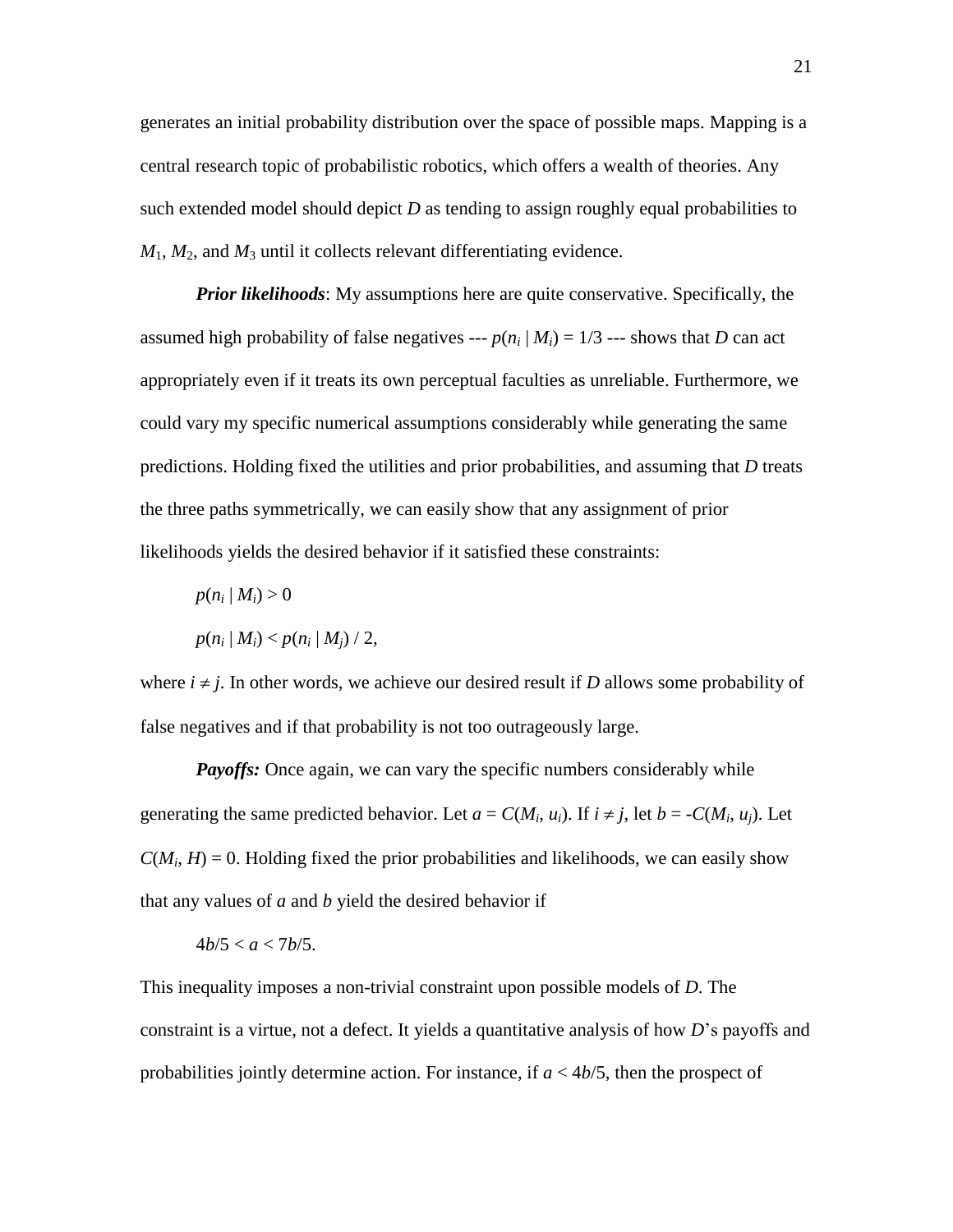wasted resources outweighs the prospect of catching *X*, so *D* remains immobile even while realizing that *X* probably chose path 3. In contrast, (\*) appeals vaguely to a "preference" for catching *X*. It offers no guidance in comparing that preference with *D*'s preference for conserving resources. Bayesian decision theory provides an appealing framework for conducting such comparisons, as illustrated by the above analysis.

Apparently, then, §4 is no less *a priori* plausible than (\*). If so, then a satisfying treatment of Chrysippus's dog need not cite logical reasoning over logically structured mental states. We can instead cite Bayesian reasoning over cognitive maps.

# **§7. Animal cognition**

Chrysippus's dog is scarcely more than a thought experiment. To what extent does my discussion bear on actual non-linguistic creatures? Do such creatures perform Bayesian reasoning over cognitive maps? Do they execute deductive inferences? These questions, which transgress the limits of *a priori* analysis, impel us to leave the armchair and engage with scientific psychology. Thought experiments are useful. They facilitate comparison of alternative theories in a relatively clean setting. But they must eventually yield to actual experiments featuring quantitative measures and proper controls.

In this spirit, let us first ask whether the approach sketched in §§4-5 illuminates navigation. As already noted, many psychologists enthusiastically posit cognitive maps. Bayesian models are also popular within psychology, as applied to perception, word learning, and many other phenomena. A few researchers combine these two strands into cognitive models that posit probabilistic reasoning over cognitive maps. For instance, Balakrishnan, Bousquet, and Honavar (1999) argue that such models help explain various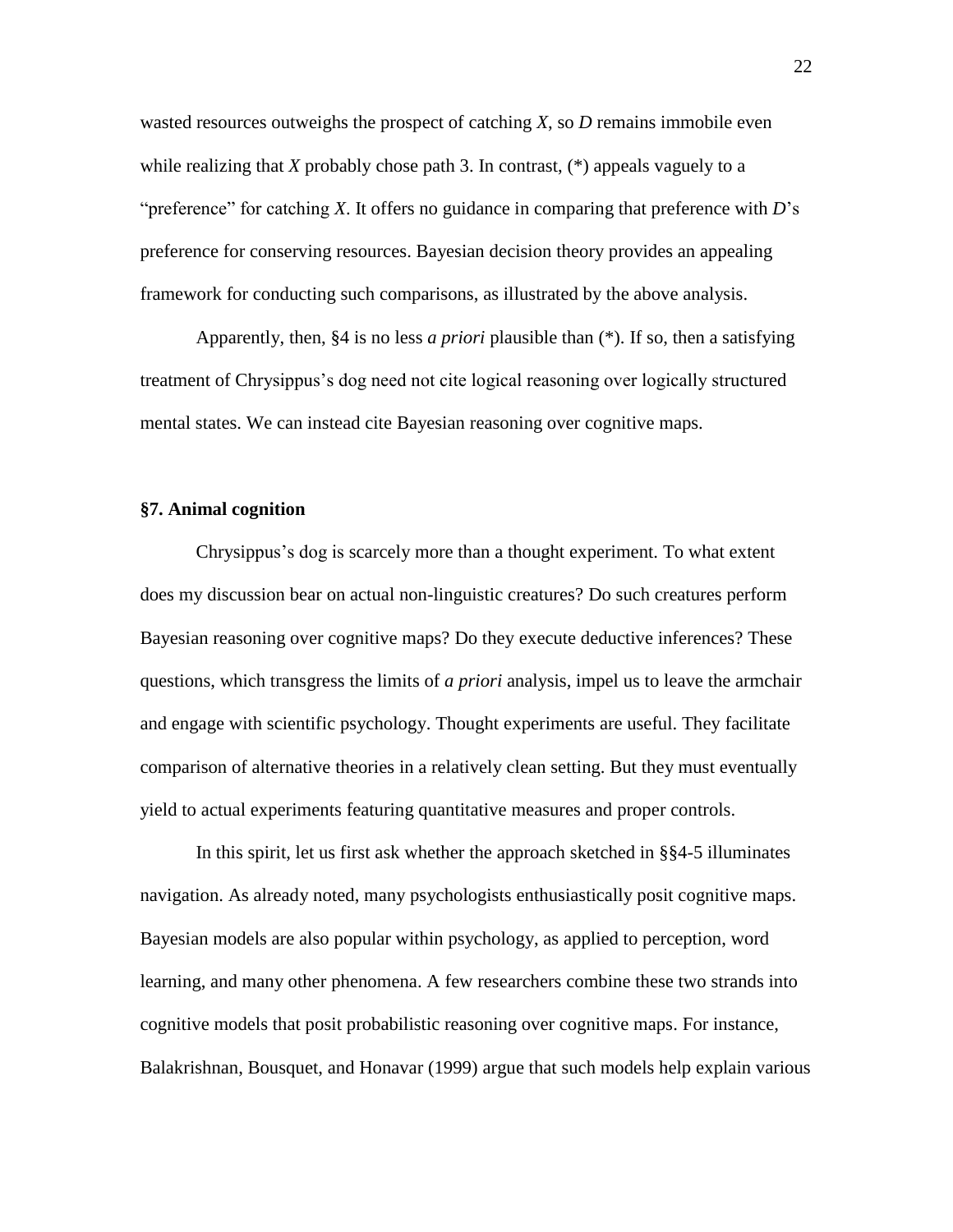experimental results. This approach seems likely to receive further empirical application as its success within robotics becomes better known among psychologists. Of course, the particular model from §4 is highly simplified. An empirically credible model would feature many refinements, including those mentioned in §5. But the basic strategy looks promising. For further discussion, see (Rescorla, in press a).

What about logical reasoning? Many psychologists claim that non-linguistic creatures perform deductive inferences. Building on work of Premack and Premack (1994), Call and Carpinter (2001) presented a chimpanzee with two hollow tubes. As the chimpanzee watched, experimenters placed food inside one tube. A screen obscured which tube they selected. They then allowed the chimpanzee to search inside the tubes for the food. In 20-30% of the trials, a chimpanzee who discovered that one tube was empty immediately selected the second tube without searching inside it. Call (2004) concludes that the chimpanzee employed disjunctive syllogistic reasoning to determine which cup contained food. Erdőhegyi, et al. (2007) report a similar but somewhat weaker result for dogs. In another series of experiments, Call (2004) presented apes with two opaque cups, only one of which contained food. He then shook the empty cup so that the ape could observe that no noise was produced. Three out of nine test subjects performed above chance in selecting the unshaken cup. Call (2004; 2006) argues that these subjects executed a disjunctive syllogism.

Each of the foregoing studies sought to disconfirm rival hypotheses through appropriate controls. For instance, Call (2004) employed controls to show that his apes were not just smelling the hidden food or detecting inadvertent cues about its location from experimenters. He performed additional experiments designed to show that the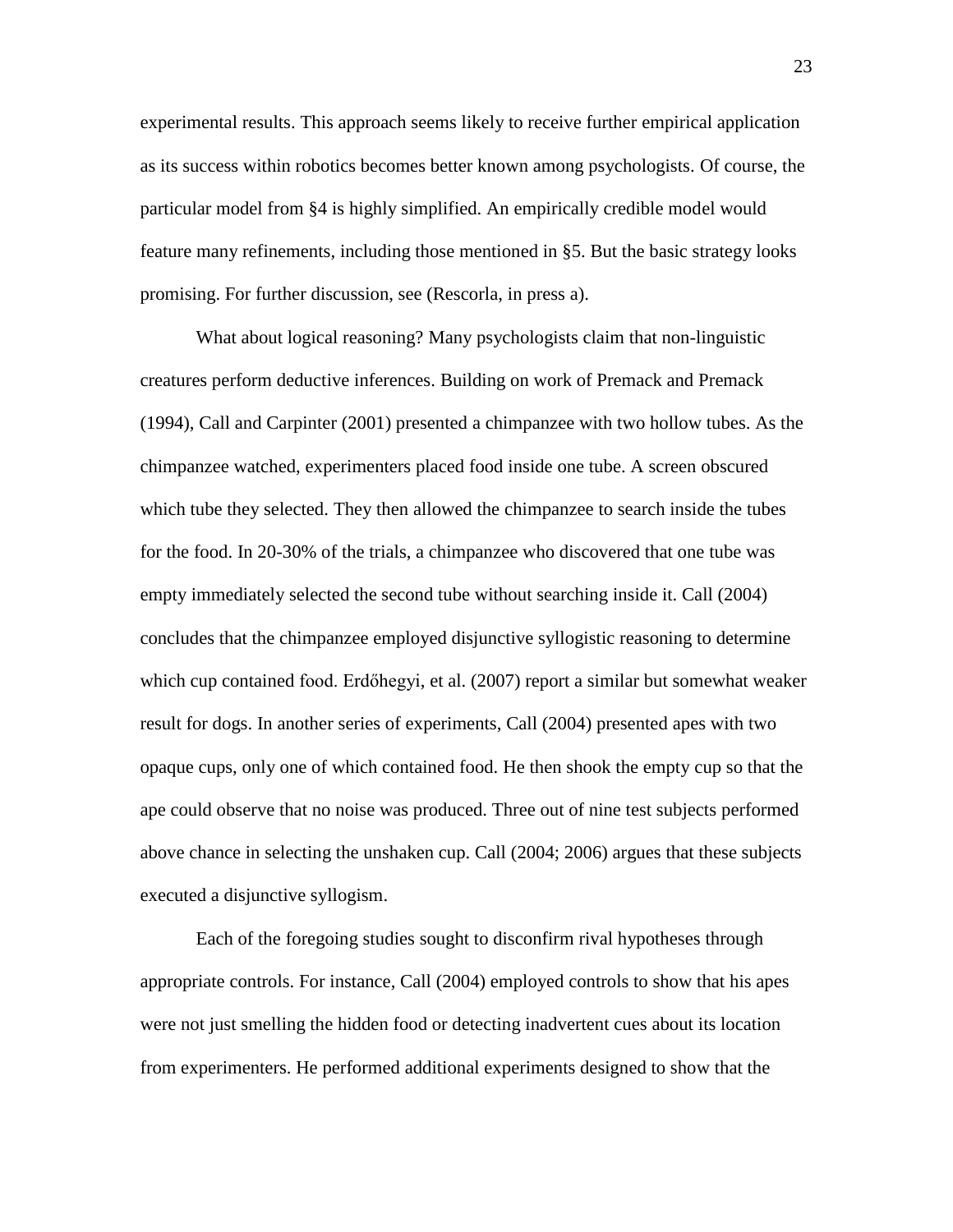apes' behavior did not simply reflect a reinforcement history resulting in learned associations, such as an aversion to a noiseless shaken cup (Call 2006; Call 2007).

Nevertheless, many psychologists remain unconvinced. According to Penn and Povinelli (2007), proponents of non-linguistic logical inference mistakenly assume a rigid dichotomy between associationist and deductivist theories of mental activity: either learned associations exhaust a creature's mental activity, or else the creature performs logical inferences. This rigid dichotomy neglects the possibility of non-deductive mental processes vastly more sophisticated than associative learning. Penn and Povinelli caution that, even if we disconfirm an associationist explanation of some observed phenomena, we should not immediately embrace a deductivist conclusion.

My approach, articulated in §§4-5, occupies Penn and Povinelli's desired middle ground. It is neither deductivist nor associationist. Rather than positing logical inferences or learned associations, it posits rational probabilistic inferences over contentful mental representations. This approach can explain many behavioral phenomena supposedly indicative of non-linguistic syllogistic reasoning. For instance, the results from (Call and Carpinter 2001; Erdőhegyi, et al. 2007) recall Chrysippus's dog. We can readily explain those results through suitably altered versions of §4's simplistic model. We treat the animal as updating a probability distribution over possible maps of its surroundings.

The results reported in (Call 2004) are harder to accommodate, because they introduce a novel element: the relation between the cup's contents, the shaking of the cup, and the noise thereby produced. We might accommodate this novel element through prior likelihoods  $p(n | M, s)$ , where *M* is a map, *s* represents that a shaking of the cup occurs, and *n* represents that the ape's sensors detect noise. But this maneuver

24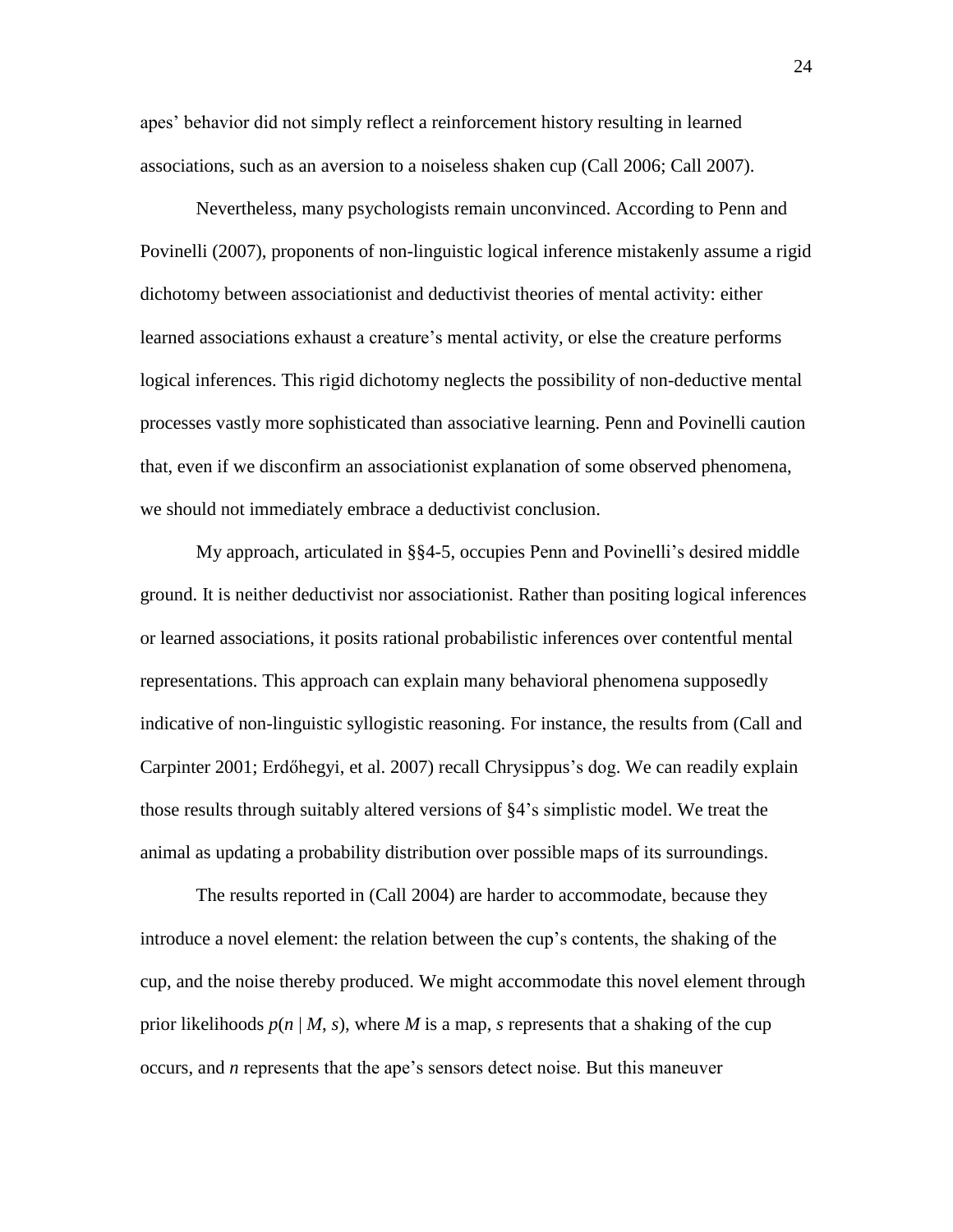substantially alters the model from §4, in which prior likelihoods are conditional only upon cognitive maps, not upon spatiotemporal events (such as a shaking of a cup). An adequate theory of how the ape arrives at a suitable prior likelihood  $p(n | M, s)$  will go substantially beyond the models of map-learning and navigation currently employed within probabilistic robotics.

What additional representational and inferential resources beyond those posited in §4 would an adequate theory require? According to Call, his results show that the ape represents and reasons about causal relations. Penn and Povinelli (2007, pp. 109-110) disagree. But suppose we concede that Call is correct. In particular, suppose we concede that the prior likelihood  $p(n | M, s)$  reflects the ape's grasp of causal relations among physical events. We do not thereby concede that the ape engages in anything resembling *logical* reasoning. There is no obvious reason why a systematic theory of causal representation and reasoning must invoke logically structured mental states.

For instance, consider the theory of *causal Bayes nets* (Pearle 2000). A causal Bayes net is a directed acyclic graph. Each node is a variable whose values represent possible events or states of the world. A directed edge from one node to another represents direct causal influence of the former upon the latter. Every node is associated with a subjective probability distribution, conditional on the values of its parents. Causal influence and probabilistic dependence relate through the *causal Markov Condition*: a node is probabilistically independent of its nondescendants, conditional on its parents. Under the Markov assumption, conditional probability distributions for individual nodes determine a unique joint probability distribution defined over all the nodes.

25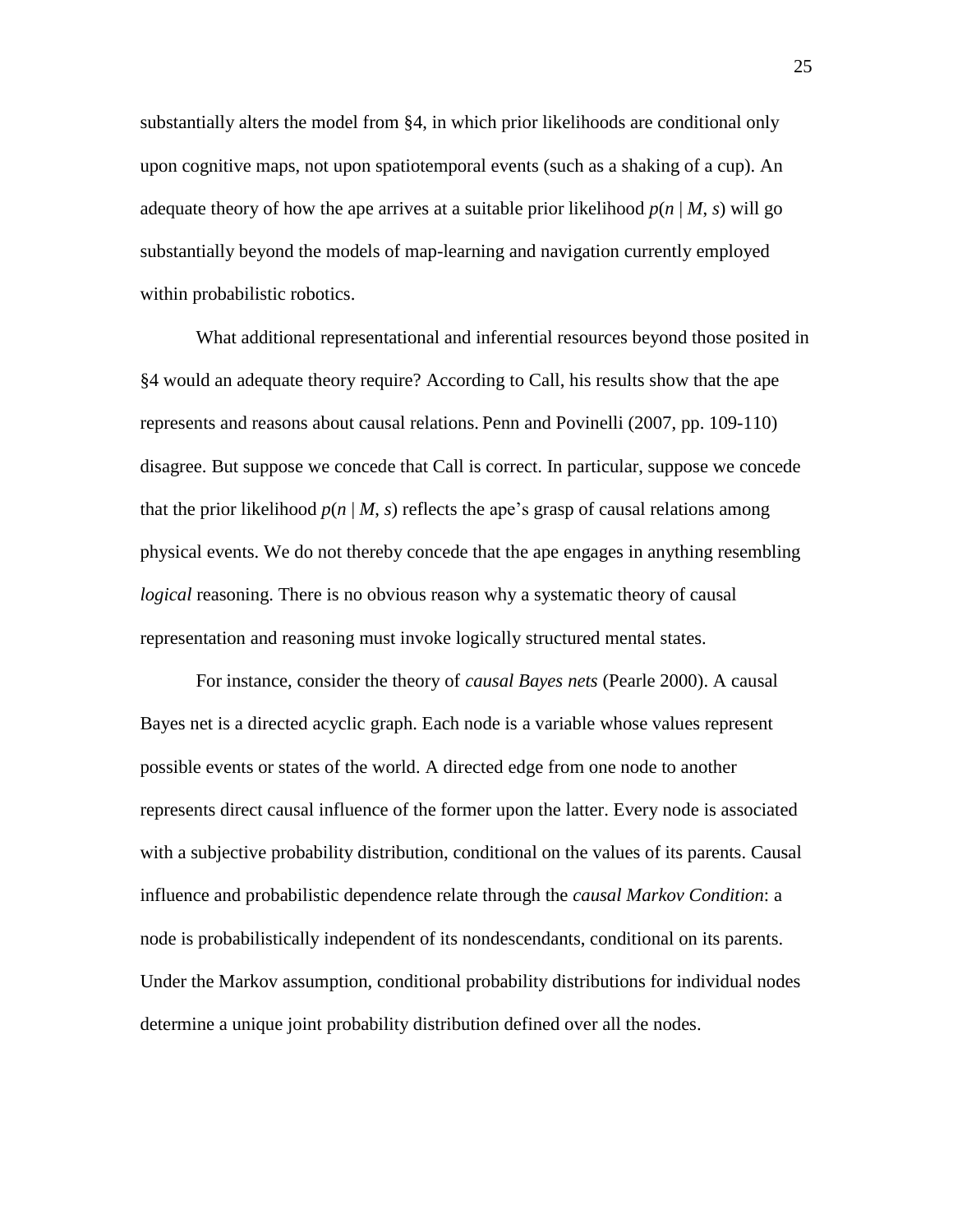This formalism yields an elegant framework for representing and reasoning about causal relations among events. Working within the framework, researchers have proposed various algorithms for inferring causal relations from observed correlations. Although the framework originated in statistics, computer science, and philosophy, several cognitive scientists have recently deployed it within empirical theories of causal reasoning in humans (Gopnik and Schulz 2007) and non-humans (Blaisdell, et al. 2006). To my knowledge, no one has yet integrated cognitive maps and causal Bayes nets into a synthesized theory of map-learning, navigation, and causal reasoning. But I see no obvious bar to an integrated theory. Since neither element of the proposed synthesis requires logically structured representations or deductive inferences, I see no reason why the proposed synthesis would require those resources. Clearly, the topic deserves further investigation.

Although my discussion of causal reasoning may seem intolerably vague, I have offered more detail than psychologists who attribute logical reasoning to non-linguistic animals. As Penn and Povinelli note, such psychologists never provide or even gesture towards formal models. For instance, Call offers only vague folk psychological talk about "causal-logical reasoning," without hinting how to convert such talk into actual psychological models. Thus, my proposal is no vaguer than Call's.

I submit that many experimental results supposedly indicative of non-linguistic deduction can be explained without citing logical reasoning or logically structured mental states. Admittedly, I have addressed only one strand in the relevant psychological literature. A more thorough discussion would survey the many other experimental results that purportedly reflect non-linguistic deduction.<sup>10</sup> Nevertheless, we can draw some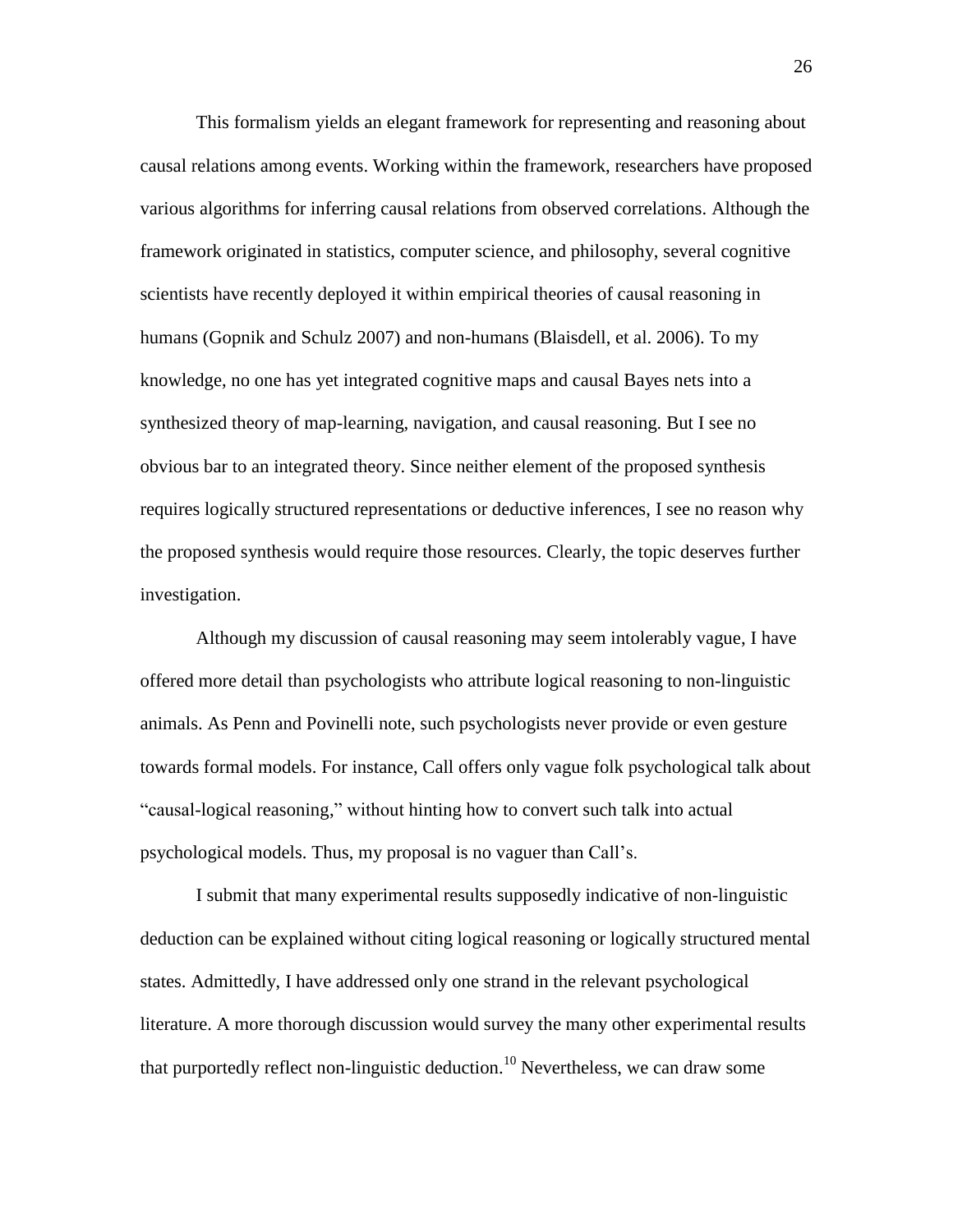preliminary conclusions. First, rational psychological processes defined over cartographic mental representations are possible. The relevant processes, grounded in Bayesian decision theory, differ markedly from deduction. Second, behavioral phenomena that superficially appear to involve logical reasoning may instead reflect non-deductive mental processes defined over non-logical mental representations. Hence, we must exercise caution when arguing through anecdotes, thought experiments, or scientific experiments that non-linguistic creatures' mental states have logical form. Whether nonlinguistic cognition features logically structured mental states is an open question, to be settled through sustained engagement between philosophy and scientific psychology.

### **Acknowledgments**

I am indebted to José Luis Bermudez, Robert Lurz, and Jason Newman for helpful comments.

### **Works Cited**

- Allen, C. (2006). Transitive inference in animals: reasoning or conditioned associations? In S. Hurley and M. Nudds (Eds.), *Rational Animals?*. Oxford: Oxford University Press.
- Ambrose. (1961). *Hexameron*. In J. Savage (Trans.), *The Fathers of the Church*: *A New Translation*, vol. 42. New York: Fathers of the Church, Inc.
- Balakrishnan, K., Bousquet, O., and Honavar, V. (1999). Spatial learning and localization in rodents: a computational model of the hippocampus and its implications for mobile robots. *Adaptive Behavior*, 7, 173-216.

Bermudez, J. L. (1998). *The Paradox of Self-Consciousness*. Cambridge, MA: MIT Press.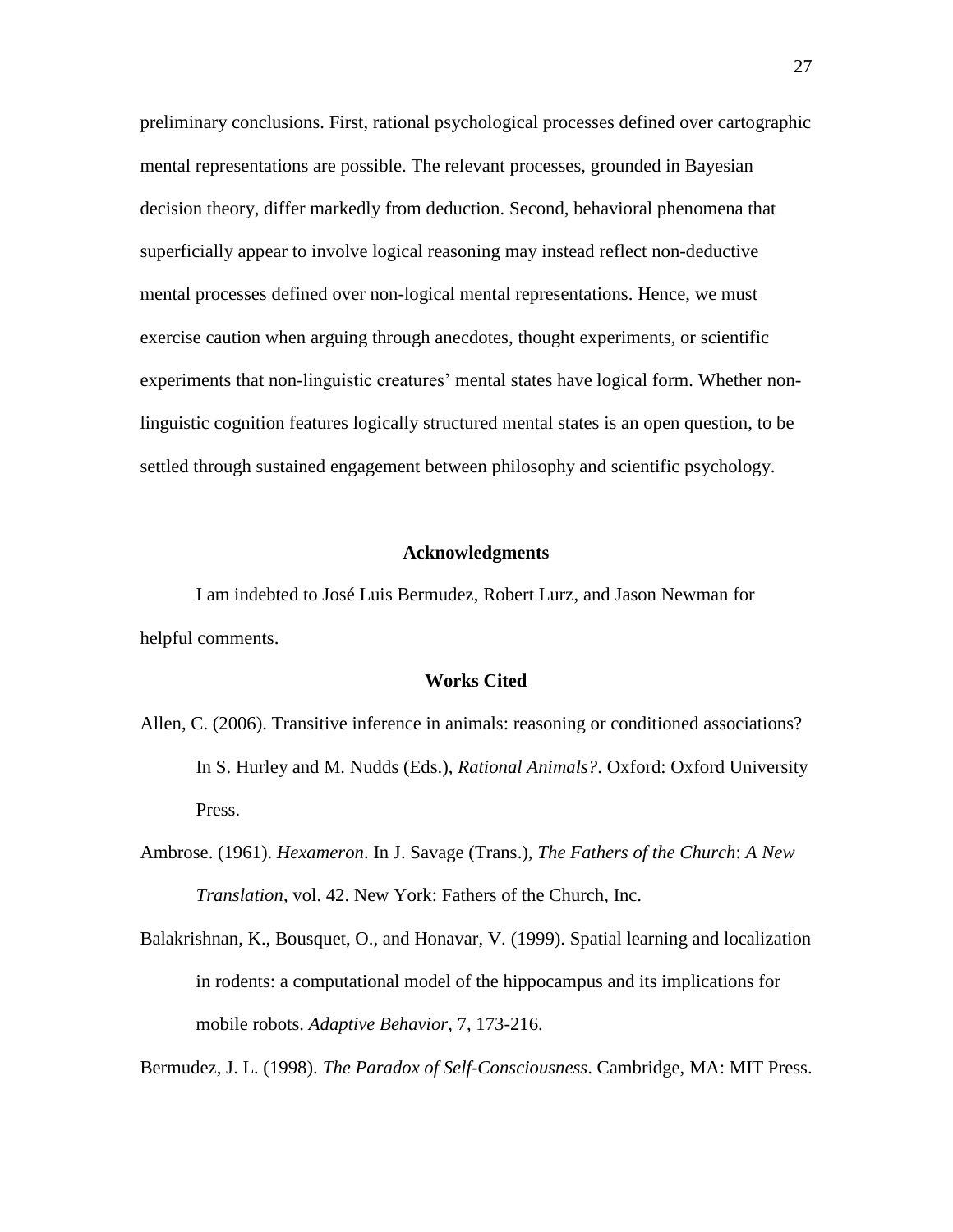---. (2003). *Thinking without Words*. Oxford: Oxford University Press.

- Blaisdell, A., Sawa, K., Leising, K., and Walmann, M. (2006). Causal reasoning in rats. *Science*, 311, 1020-1022.
- Braddon-Mitchell, D. and Jackson, F. (2007). *Philosophy of Mind and Cognition*, 2nd ed. Cambridge, MA: Blackwell.

Brandom, Robert. *Making it Explicit*. Cambridge: Harvard University Press, 1994.

Burge, T. (2005). *Truth, Thought, and Reason*, Oxford: Oxford University Press.

- Call, J. (2004). Inferences about the location of food in the great apes. *Journal of Comparative Psychology*, 118, 232-241.
- ---. (2006). Descartes's two errors: reason and reflection in the great apes. In S. Hurley and M. Nudds (Eds.), *Rational Animals?*. Oxford: Oxford University Press.
- ---. (2007). Apes know that hidden objects can affect the orientation of other objects. *Cognition*, 105, 1-25.
- Call, J. and Carpenter, M. (2001). Do apes and children know what they have seen? *Animal Cognition*, 4, 207-220.

Camp, E. (2007). Thinking with maps. *Philosophical Perspectives*, 21, 145-182.

Carruthers, P. (2002). The cognitive functions of language. *Behavioral and Brain Sciences*, 25, 657-726.

---. (2004). On being simple-minded. *American Philosophical Quarterly*, 41, 205-220.

Casati, R. and Varzi, A. (1999). *Parts and Places*. Cambridge, MA: MIT Press.

Davidson, D. (1984). *Inquiries into Truth and Interpretation*. Oxford: Clarendon Press.

Dennett, D. (1996). *Kinds of Minds*. New York: Basic Books.

Devitt, M. (2006). *Ignorance of Language*. Oxford: Clarendon Press.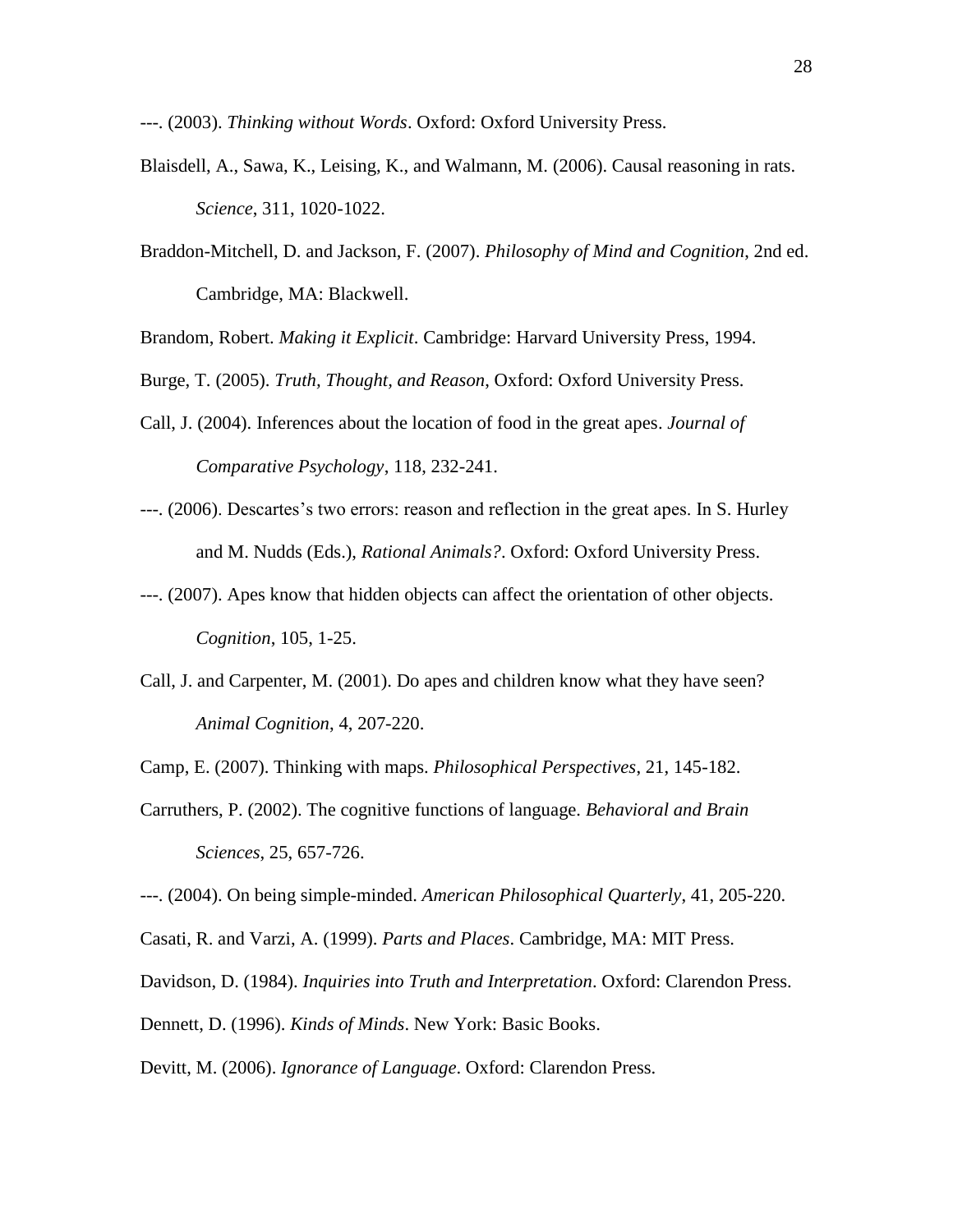Dummett, M. (1993). *The Seas of Language*. Oxford: Clarendon Press.

- Erdőhegyi, Á., Topál, J., Vrányi, Z., and Miklósi, Á. (2007). Dog-logic: inferential reasoning in a two-way choice task and its restricted use. *Animal Behavior*, 74, 725-737.
- Floridi, L. (1997). Skepticism and animal rationality: the fortune of Chrysippus's dog in the history of Western thought. *Archiv für Geschichte der Philosophie*, 79, 27-57.

Fodor, J. (1981). *Representations*. Cambridge, MA: MIT Press.

---. (1987). *Psychosemantics*. Cambridge, MA: MIT Press.

- ---. (1991). Replies. In Barry Loewer (Ed.), *Meaning in Mind.* Cambridge, MA: Blackwell.
- ---. (2003). Review of Bermudez's *Thinking Without Words*. *London Review of Books*, 25 (19), pp. 16-17.
- Fry, R. (2002). The engineering of cybernetic systems. *Bayesian Inference and Maximum Entropy Systems in Science and Engineering*: *American Institute of Physics Conference Proceedings*, 617, 497-528.
- Gallistel, C. R. (1990). *The Organization of Learning*. Cambridge, MA: MIT Press.
- Gärdenfors, P. (2003). *How Homo Became Sapiens: On the Evolution of Thinking*. Oxford: Oxford University Press.

Glock, H.-J. (2000). Animals, thoughts, and concepts. *Synthese*, 123, 35-64.

- Gopnik, A. and Schulz, L. (Eds.). (2007). *Causal Learning*. Oxford: Oxford University Press.
- Horgan, T. and Tienson, J. (1996). *Connectionism and the Philosophy of Psychology*. Cambridge, MA: MIT Press.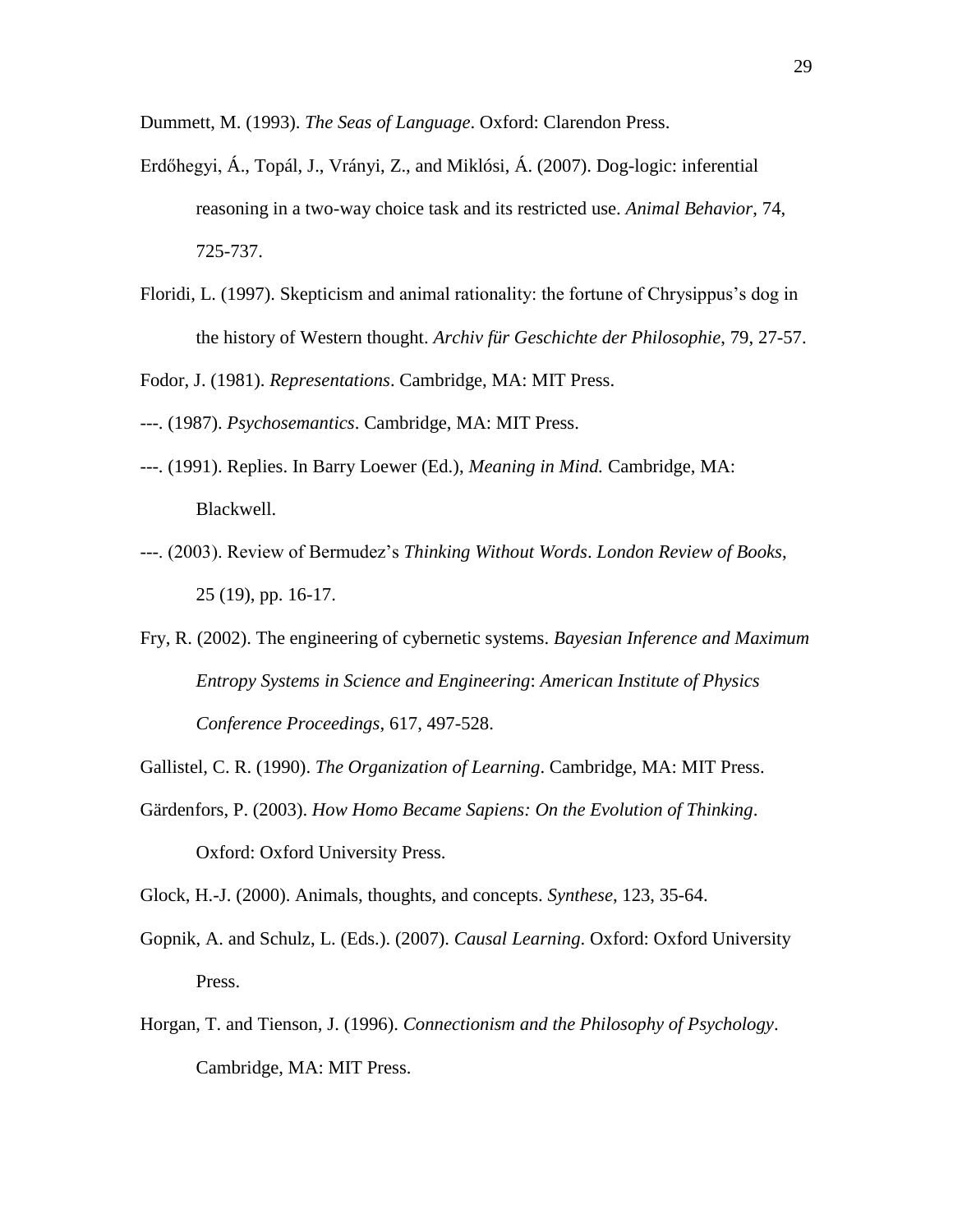- Kitchin, R. (1994). Cognitive maps: what are they and why study them? *Journal of Environmental Psychology*, 14, 1-19.
- Knill, D., and Richards, W. (Eds.). (1996). *Perception as Bayesian Inference*. Cambridge: Cambridge University Press.
- Lurz, Robert. (2007). In defense of wordless thoughts about thoughts. *Mind and Language*, 22, 270-296.
- McDowell, J. (1996). *Mind and World*, 2<sup>nd</sup> ed. Cambridge, MA: Harvard University Press.
- Malcolm, N. (1972). Thoughtless brutes. *Proceedings and Addresses of the American Philosophical Association*, 46, 5-20.
- Millikan, R. G. (1993). *White Queen Psychology and Other Essays for Alice*. Cambridge, MA: MIT Press.
- O'Keefe, J., and Nadel, L. (1978). *The Hippocampus as a Cognitive Map*. Oxford: Clarendon University Press.
- Peacocke, C. 1997. Concepts without words. In R. Heck (Ed.), *Language, Thought, and Logic*. Oxford: Oxford University Press,.
- Pearle, J. (2000). *Causality*. Cambridge: Cambridge University Press.
- Penn, D. and Povinelli, D. (2007). Causal cognition in humans and non-human animals: a comparative, critical review. *Annual Review of Psychology*, 58, 97-118.
- Penn, D., Holyoak, K., and Povinelli, D. (In press). Darwin's mistake: explaining the discontinuity between human and non-human minds. *Behavioral and Brain Sciences*.

Plutarch. (1957). *Moralia: De Solertia Animalium*, vol. xii. H. Cherniss and W.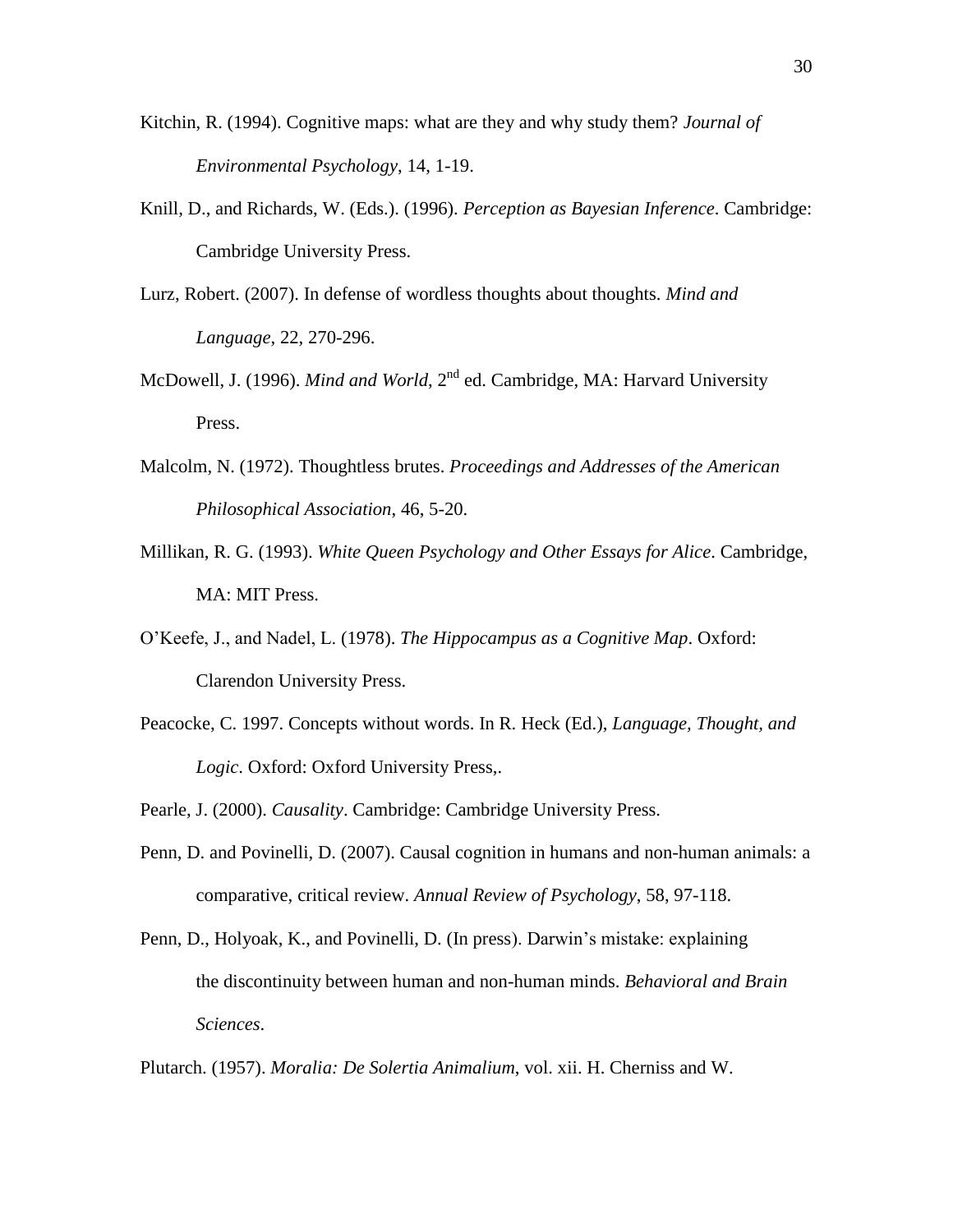Helmbold (Trans.). Cambridge: Harvard University Press.

- Pratt, Ian. (1993). Map semantics. In A. Frank and I. Campari (Eds.), *Spatial Information Theory: A Theoretical Basis for GIS*. Berlin: Springer-Verlag.
- Premack, D. and Premack, A. J. (1994). Levels of causal understanding in chimpanzees and children. *Cognition*, 50, 347-362.
- Putnam, H. (1992). *Renewing Philosophy*. Cambridge, MA: Harvard University Press.

Pylyshyn, Z. (1986). *Computation and Cognition.* Cambridge, MA: MIT Press.

---. (2003). *Seeing and Visualizing*. Cambridge, MA: MIT Press.

Rescorla, M. (In press a). Cognitive maps and the language of thought. *British Journal for the Philosophy of Science*.

---. (In press b). Predication and cartographic representation. *Synthese*.

- Rey, G. (1995). A not 'merely empirical' argument for a language of thought. *Philosophical Perspectives*, 9, 201-222.
- Sloman, A. (1978). *The Computer Revolution in Philosophy*. Hassocks: The Harvester Press.
- Sorabji, R. (1993). *Animal Minds and Human Morals*. Cornell: Cornell University Press.
- Stalnaker, R. (1999). *Context and Content*. Oxford: Oxford University Press.
- Thrun, S., Burgard, W., and Fox, D. (2005). *Probabilistic Robotics*. Cambridge, MA: MIT Press.

Tolman, E. (1948). Cognitive maps in rats and men. *Psychological Review*, 55, 189-208.

Wilson, M. (1995). Animal ideas. *Proceedings and Addresses of the American Philosophical Association*, 69, 7-25.

 $\overline{a}$